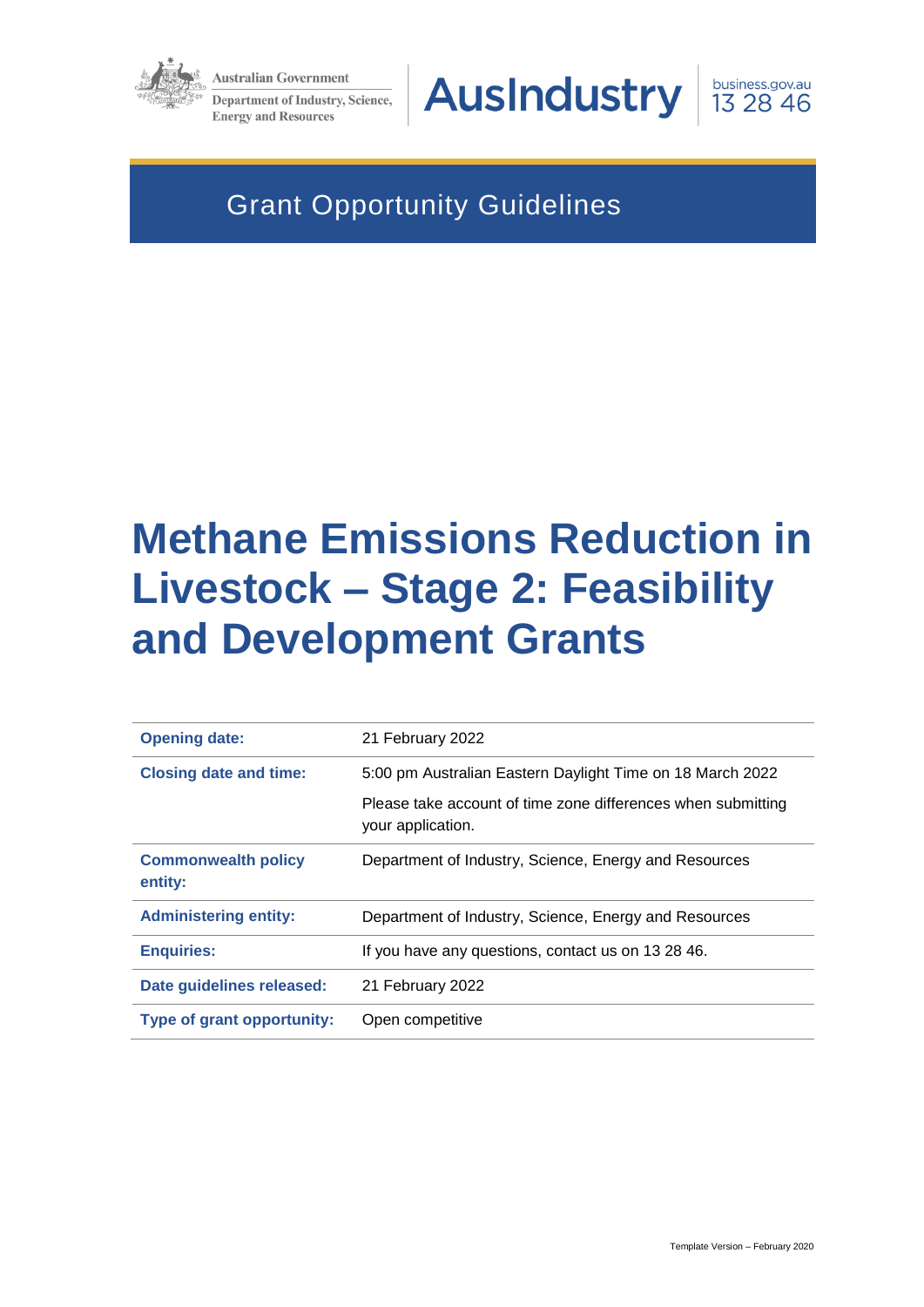# **Contents**

| 1. |       | Methane Emissions Reduction in Livestock - Stage 2: Feasibility and Development |  |  |  |
|----|-------|---------------------------------------------------------------------------------|--|--|--|
| 2. |       |                                                                                 |  |  |  |
|    | 2.1.  | About the Methane Emissions Reduction in Livestock - Stage 2 Feasibility and    |  |  |  |
|    |       |                                                                                 |  |  |  |
|    | 3.1.  |                                                                                 |  |  |  |
|    | 3.2.  |                                                                                 |  |  |  |
|    |       |                                                                                 |  |  |  |
|    | 4.1.  |                                                                                 |  |  |  |
|    | 4.2.  |                                                                                 |  |  |  |
|    | 4.3.  |                                                                                 |  |  |  |
|    |       |                                                                                 |  |  |  |
|    | 5.1.  |                                                                                 |  |  |  |
|    | 5.2.  |                                                                                 |  |  |  |
|    | 5.3.  |                                                                                 |  |  |  |
|    | 5.4.  |                                                                                 |  |  |  |
| 6. |       |                                                                                 |  |  |  |
|    | 6.1.  |                                                                                 |  |  |  |
|    | 6.2.  |                                                                                 |  |  |  |
|    | 6.3.  |                                                                                 |  |  |  |
|    | 6.4.  |                                                                                 |  |  |  |
|    |       |                                                                                 |  |  |  |
|    | 7.1.  |                                                                                 |  |  |  |
|    | 7.2.  |                                                                                 |  |  |  |
|    | 7.3.  |                                                                                 |  |  |  |
|    |       |                                                                                 |  |  |  |
|    | 8.1.  |                                                                                 |  |  |  |
| 9. |       |                                                                                 |  |  |  |
|    |       |                                                                                 |  |  |  |
|    | 10.1. |                                                                                 |  |  |  |
|    | 10.2. | Project/Activity specific legislation, policies and industry standards 15       |  |  |  |
|    | 10.3. |                                                                                 |  |  |  |
|    | 10.4. |                                                                                 |  |  |  |
|    |       |                                                                                 |  |  |  |
|    |       |                                                                                 |  |  |  |
|    | 12.1. |                                                                                 |  |  |  |
|    | 12.2. |                                                                                 |  |  |  |

Methane Emissions Reduction in Livestock - Stage 2: Feasibility and Development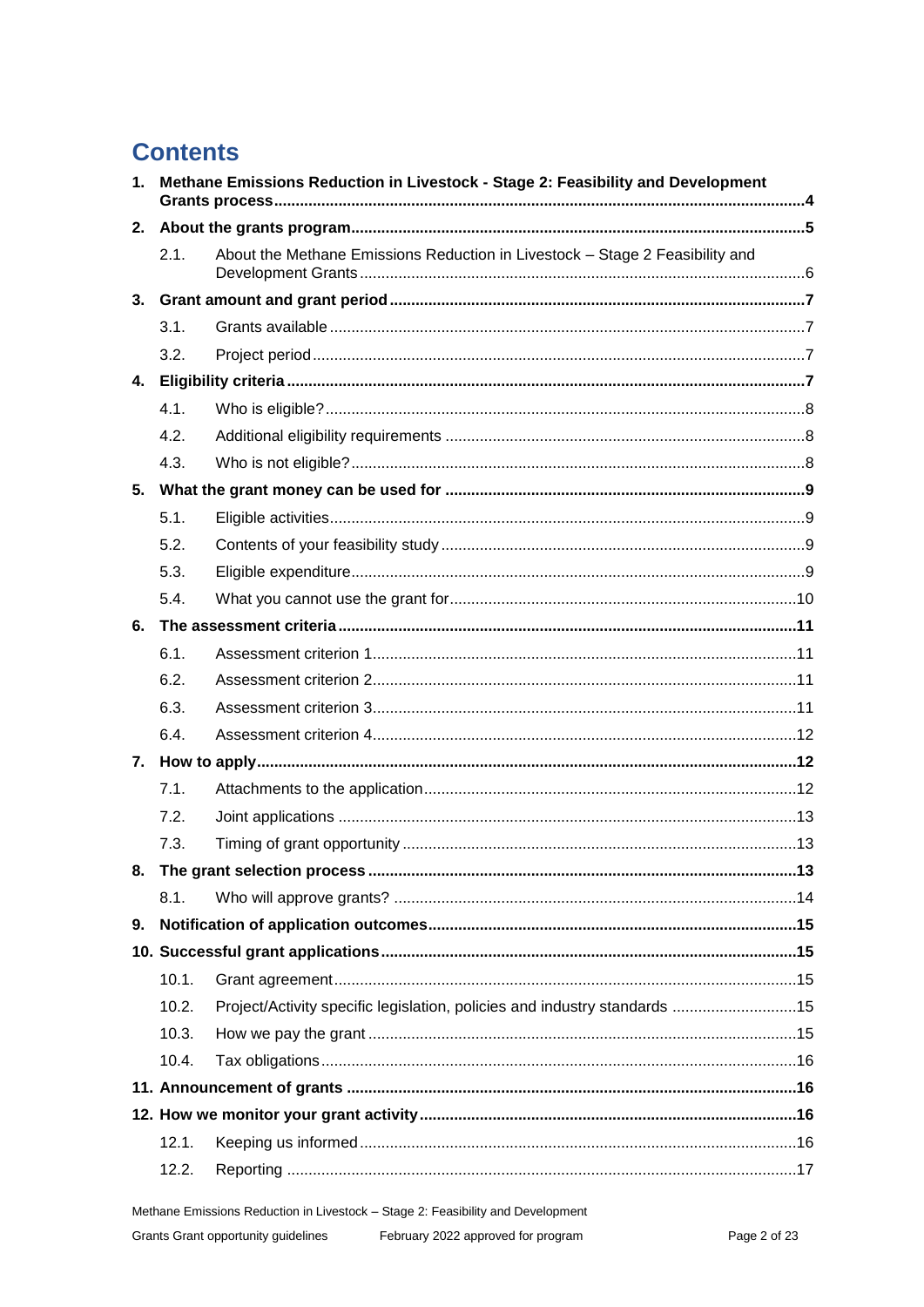| 12.3. |  |
|-------|--|
| 12.4. |  |
| 12.5. |  |
| 12.6. |  |
| 12.7. |  |
|       |  |
| 13.1. |  |
| 13.2. |  |
|       |  |
|       |  |
|       |  |
|       |  |
| 13.3. |  |
|       |  |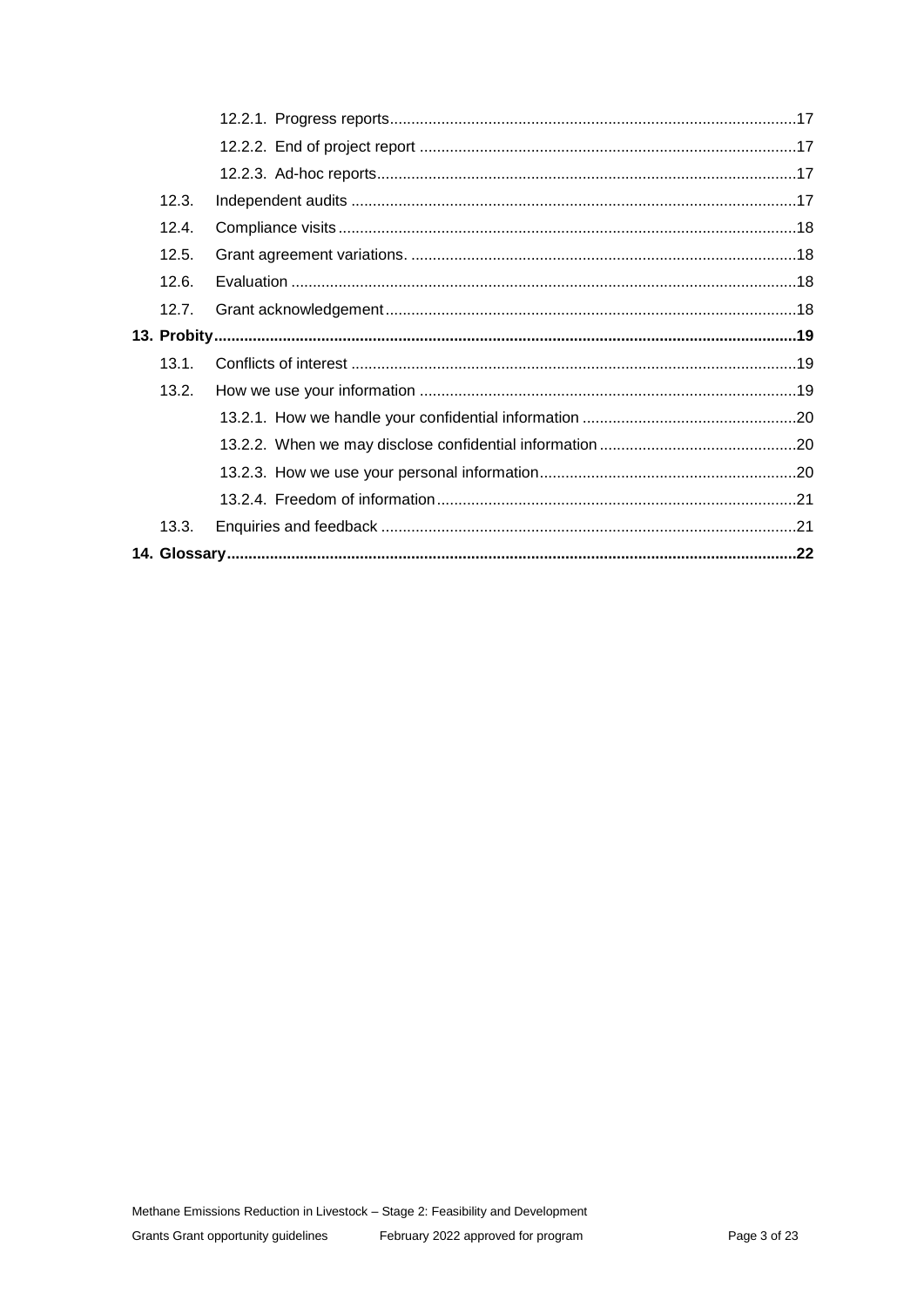# **1. Methane Emissions Reduction in Livestock - Stage 2: Feasibility and Development Grants process**

# **The Methane Emissions Reduction in Livestock – Stage 2: Feasibility and Development Grants Program is designed to achieve Australian Government objectives**

This grants program contributes to the Department of Industry, Science, Energy and Resources' Outcome 2. The Department of Industry, Science, Energy and Resources works with stakeholders to plan and design the grant program according to the *[Commonwealth Grants Rules and](https://www.finance.gov.au/government/commonwealth-grants/commonwealth-grants-rules-guidelines)* 

*[Guidelines](https://www.finance.gov.au/government/commonwealth-grants/commonwealth-grants-rules-guidelines)*.. 业

#### **The grant opportunity opens**

We publish the grant guidelines on business.gov.au and GrantConnect.

# ↓

#### **You complete and submit a grant application**

You complete the application form, addressing all the eligibility and assessment criteria in order for your application to be considered.

# J **We assess all grant applications**

We review the applications against eligibility criteria and notify you if you are not eligible.

We assess eligible applications against the assessment criteria including an overall consideration

of value with relevant money and compare it to other eligible applications.

# ↓ **We make grant recommendations**

We provide advice to the decision maker on the merits of each application.

# ♥

#### **Grant decisions are made**

The decision maker decides which applications are successful. ↓

# **We notify you of the outcome**

We advise you of the outcome of your application. We may not notify unsuccessful applicants until grant agreements have been executed with successful applicants.

# J **We enter into a grant agreement**

We will enter into a grant agreement with successful applicants. The type of grant agreement is based on the nature of the grant and proportional to the risks involved.

#### ↓

#### **Delivery of grant**

You undertake the grant activity as set out in your grant agreement. J

### **Evaluation of the Methane Emissions Reduction in Livestock program**

We evaluate the specific grant opportunity as a whole at the end of Stage 3. We base this on information you provide to us over Stage 2 and Stage 3 and what we collect from various sources.

Methane Emissions Reduction in Livestock – Stage 2: Feasibility and Development Grants Grant opportunity guidelines February 2022 approved for program Page 4 of 23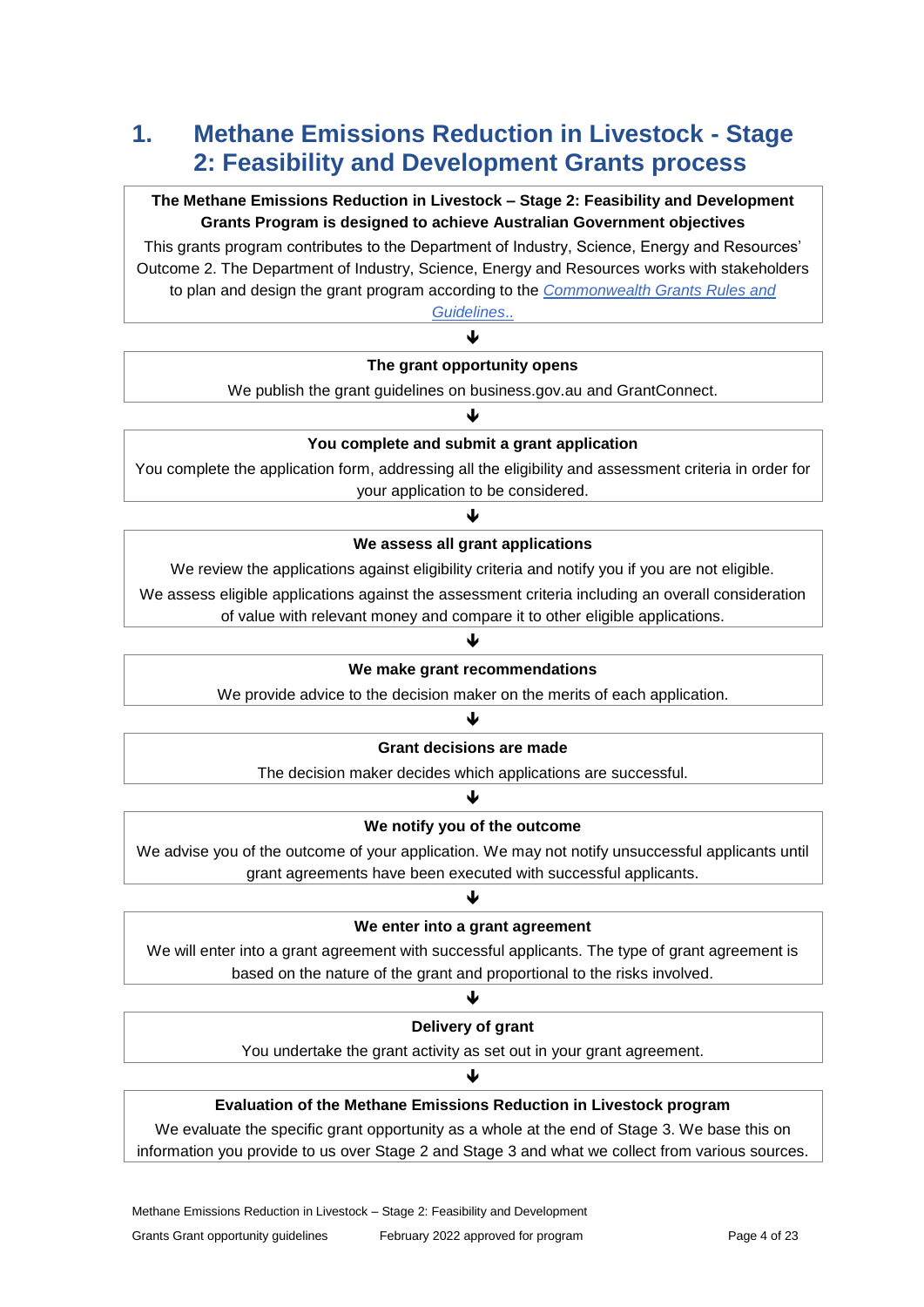# **2. About the grants program**

The Methane Emissions Reduction in Livestock (MERiL) program (the Program) is part of the Australian Government's technology-led approach to reducing emissions while supporting economic growth and job creation, as outlined in the *Technology Investment Roadmap*. The Government has identified livestock feed supplements as a promising emerging technology in the *Low Emissions Technology Statement 2021*.

Enteric methane from livestock is the largest source of greenhouse gas emissions in the agriculture sector and contributes around 10 per cent of Australia's total emissions. The uptake and effectiveness of low emission feed supplements will initially be greater in production systems where delivery of feed is more controlled, like in feedlots and dairy farms. As around ninety-five per cent of livestock in Australia are in dispersed grazing systems, overcoming barriers to uptake in these systems would deliver significant potential abatement on a national scale. Voluntary adoption of supplements will be greatest where they can be delivered to grazing animal in a cost-effective way within common management operations and where they demonstrate productivity gains.

Stages 2 and 3 of the MERiL program aim to reduce Australia's livestock emissions by supporting the development and commercial readiness of technology solutions to deliver low emission feed supplements to grazing animals (beef and dairy cattle, and sheep).

Stages 2 and 3 will also build on research from the MERiL [Stage1: Research Grants](https://business.gov.au/grants-and-programs/methane-emission-reduction-in-livestock)*,* to quantify emissions and productivity impacts from the use of low emission feed technologies, and inform updates to the livestock emissions framework. The livestock emissions framework aims to support updates to the National Greenhouse Gas Inventory, potential Emissions Reduction Fund methods (subject to Ministerial prioritisation) and carbon neutral certifications.

Stages 2 and 3 of the Program provide \$20 million of grant funding over five years from 2021-22 to 2025-2026 for:

- Stage 2: Feasibility and Development
- Stage 3: Validation and Demonstration.

The objectives of Stages 2 and 3 of the MERiL program are to:

- **fast-track the development and commercial readiness of technology solutions to deliver low** emission feed supplements to grazing animals at large-scale (considering market reach and productivity and abatement impacts), with a particular emphasis on solutions that have the potential to increase the productivity of the national herd and grazing production systems
- collect data on the productivity (including labour productivity) and abatement impacts from low emissions feed supplements delivered using technology solutions to grazing animals, to inform updates to the livestock emissions framework
- **EXEC** engage and collaborate with livestock producers to ensure technology solutions can be implemented in a cost-effective (and ideally productivity-enhancing) way within common grazing management operations and build market interest and acceptance
- leverage co-investment to develop, validate and demonstrate the technology solutions.

The intended outcomes of the Program are:

- cost-effective (and ideally productivity-enhancing) technology solutions for delivering low emission feed supplements to grazing animals are available for voluntary adoption by livestock producers in a range of Australian production systems
- the reduced emissions from delivering low emission feed supplements to grazing animals using the technology solutions can be estimated in the National Greenhouse Gas Inventory.

Methane Emissions Reduction in Livestock – Stage 2: Feasibility and Development Grants Grant opportunity quidelines February 2022 approved for program Feage 5 of 23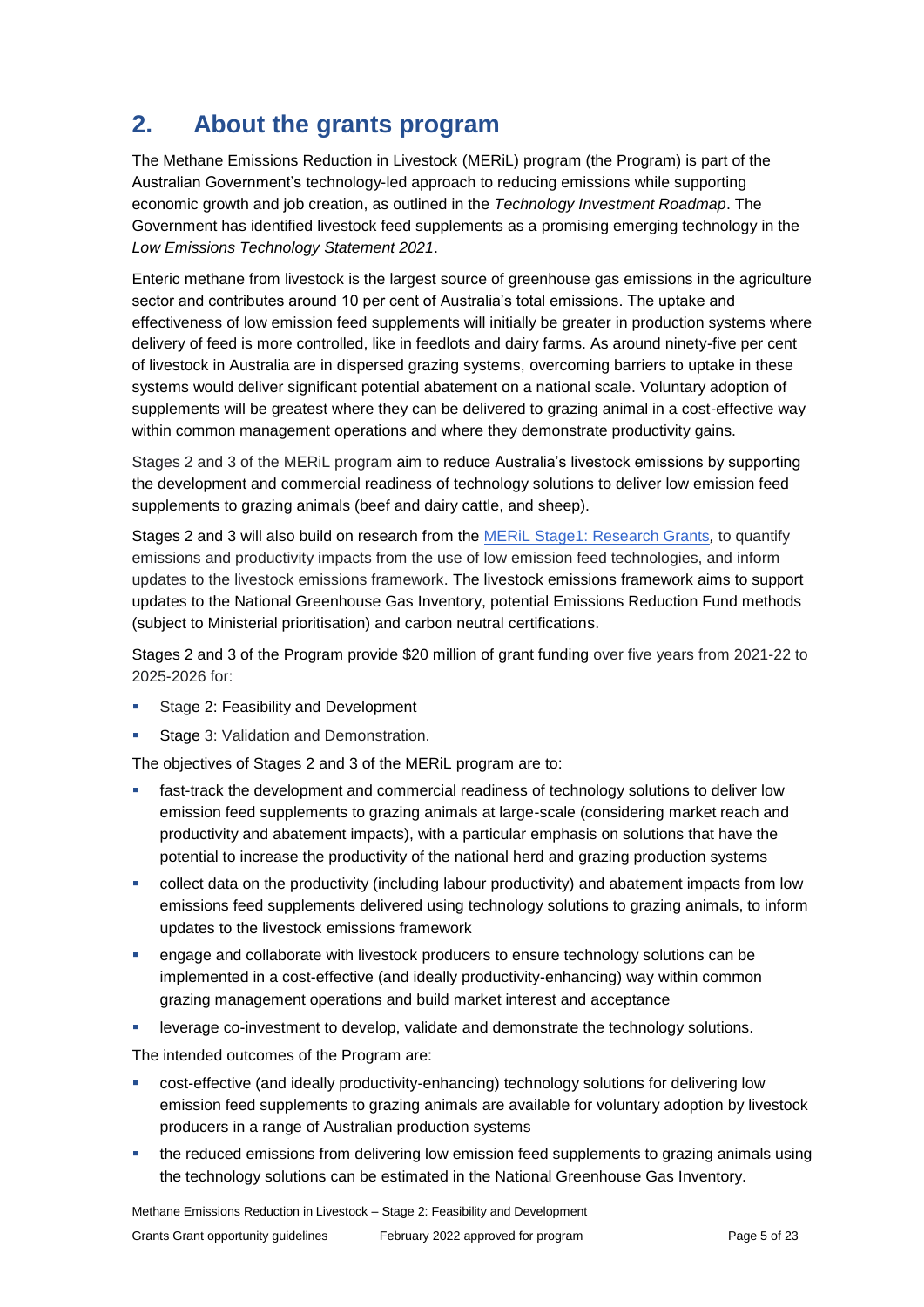The Program includes grants for the following Technology Readiness Levels (TRLs):

|                                        |                                     |                                     | Stage 2                            |                                                   | Stage 3                                     |                                                |                                     |                                     |
|----------------------------------------|-------------------------------------|-------------------------------------|------------------------------------|---------------------------------------------------|---------------------------------------------|------------------------------------------------|-------------------------------------|-------------------------------------|
|                                        | 2                                   |                                     |                                    |                                                   |                                             |                                                |                                     |                                     |
| <b>Basic</b><br>principles<br>observed | Technology<br>concept<br>formulated | Experimental<br>proof of<br>concept | Technology<br>validation in<br>lab | Technology<br>valid in<br>relevant<br>environment | Demonstration<br>in relevant<br>environment | Demonstration<br>in operational<br>environment | System<br>complete<br>and qualified | Successful<br>mission<br>operations |

#### **Stage 2: Feasibility and Development – TRL 3, 4 and 5**

 determine the feasibility of new and / or repurposed technology solutions to deliver low emission feed supplements to grazing animals. This includes designing and developing prototypes, verifying the technology solution works through small-scale trials with low emission feed supplements (or analogous proxies) and assessing their commercial and abatement potential and productivity (including labour productivity) impacts.

#### **Stage 3: Validation and Demonstration – TRL 5, 6 and 7**

 validate and demonstrate the technology solution through large-scale trials that incorporate low emission feed supplements. This includes demonstrating the technology's effectiveness at delivering a reliable dose, identifying any safety concerns, and measuring and validating the productivity (including labour productivity) and emissions impacts under conditions representative of commercial production systems. Trial results and market research will inform a commercialisation plan.

The guidelines for Stage 3: Validation and Demonstration Grants are being released concurrently with Stage 2. Stage 3 will be open to both Stage 2 recipients and to new applicants.

We will publish the opening and closing dates and any other relevant information on [business.gov.au](https://www.business.gov.au/) and [GrantConnect](https://www.grants.gov.au/) and we will administer the Program according to the *[Commonwealth Grants Rules and Guidelines](https://www.finance.gov.au/government/commonwealth-grants/commonwealth-grants-rules-guidelines)* (CGRGs)<sup>1</sup> .

These guidelines relate to Stage 2: Feasibly and Development Grants only.

# 2.1. About the Methane Emissions Reduction in Livestock – Stage 2 Feasibility and Development Grants

These guidelines contain information for the MERiL – Stage 2: Feasibility and Development Grants. The purpose of this grant opportunity is to determine feasibility of technology solutions for delivering low emission feed supplements to grazing animals. Successful applicants will deliver a feasibility study that demonstrates the technical viability and commercial and abatement potential of their proposed technology solution, including its potential to increase productivity.

The objectives of the grant opportunity are:

-

- to fast track the development of new and / or repurposed technology solutions for delivering low emission supplements to grazing animals at large-scale
- demonstrate the feasibility of potential technology solutions through small-scale trials.

<sup>1</sup> <https://www.finance.gov.au/government/commonwealth-grants/commonwealth-grants-rules-guidelines>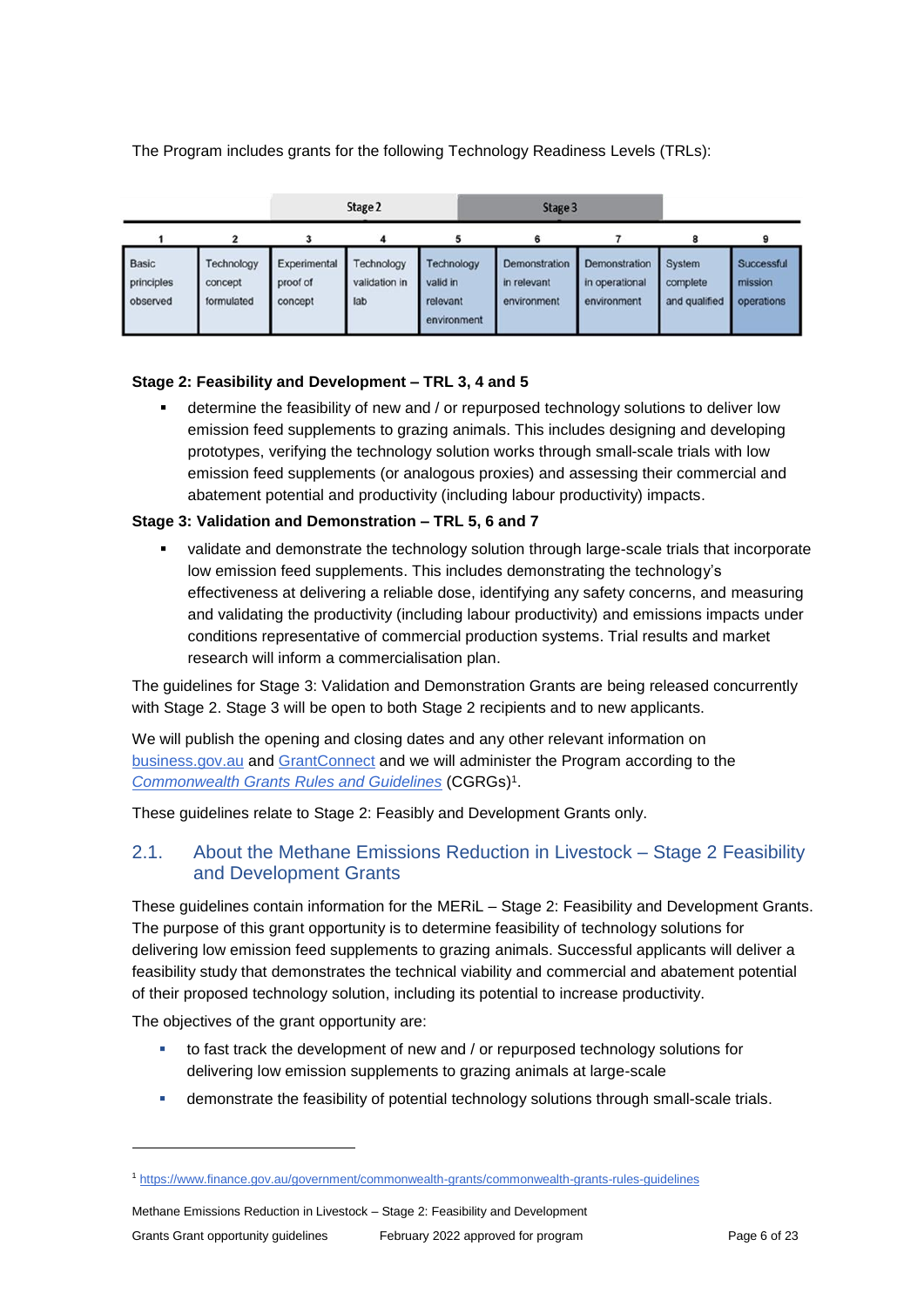The intended outcomes of the grant opportunity are:

- multiple cost-effective technology solutions ready to undertake validation and demonstration activities in the relevant environments
- improved understanding of the commercial, abatement and productivity improvement potential of different technology solutions.

This document sets out:

- **the eligibility and assessment criterially**
- how we consider and assess grant applications
- how we notify applicants and enter into grant agreements with grantees
- how we monitor and evaluate grantees' performance
- responsibilities and expectations in relation to the opportunity.

The Department of Industry, Science, Energy and Resources (we/the department) is responsible for administering this grant opportunity.

We have defined key terms used in these guidelines in the glossary at section [14.](#page-21-0)

You should read this document carefully before you fill out an application.

# **3. Grant amount and grant period**

The Australian Government has announced a total of \$20 million over 5 years for stages 2 and 3 of the MERiL program. For Stage 2: Feasibility and Development Grants, \$5 million is available.

### 3.1. Grants available

The grant amount will be up to 100 per cent of eligible project expenditure (grant percentage).

- The minimum grant amount is \$250,000.
- The maximum grant amount is \$1 million.

You are responsible for any eligible project expenditure not covered by the grant, plus any ineligible expenditure.

Co-contribution is not mandatory. However, we will favour applications with cash contributions to eligible project expenditure greater than 25 per cent. These and in-kind contributions will be considered in the assessment of applications against Assessment Criterion 4. Where you provide in-kind contributions, you must calculate the equivalent dollar value. You should use the retail or market price for any goods to be purchased.

### 3.2. Project period

The minimum project length is 6 months.

The maximum project period is 12 months.

You must complete your project by June 2023.

# **4. Eligibility criteria**

We cannot consider your application if you do not satisfy all eligibility criteria.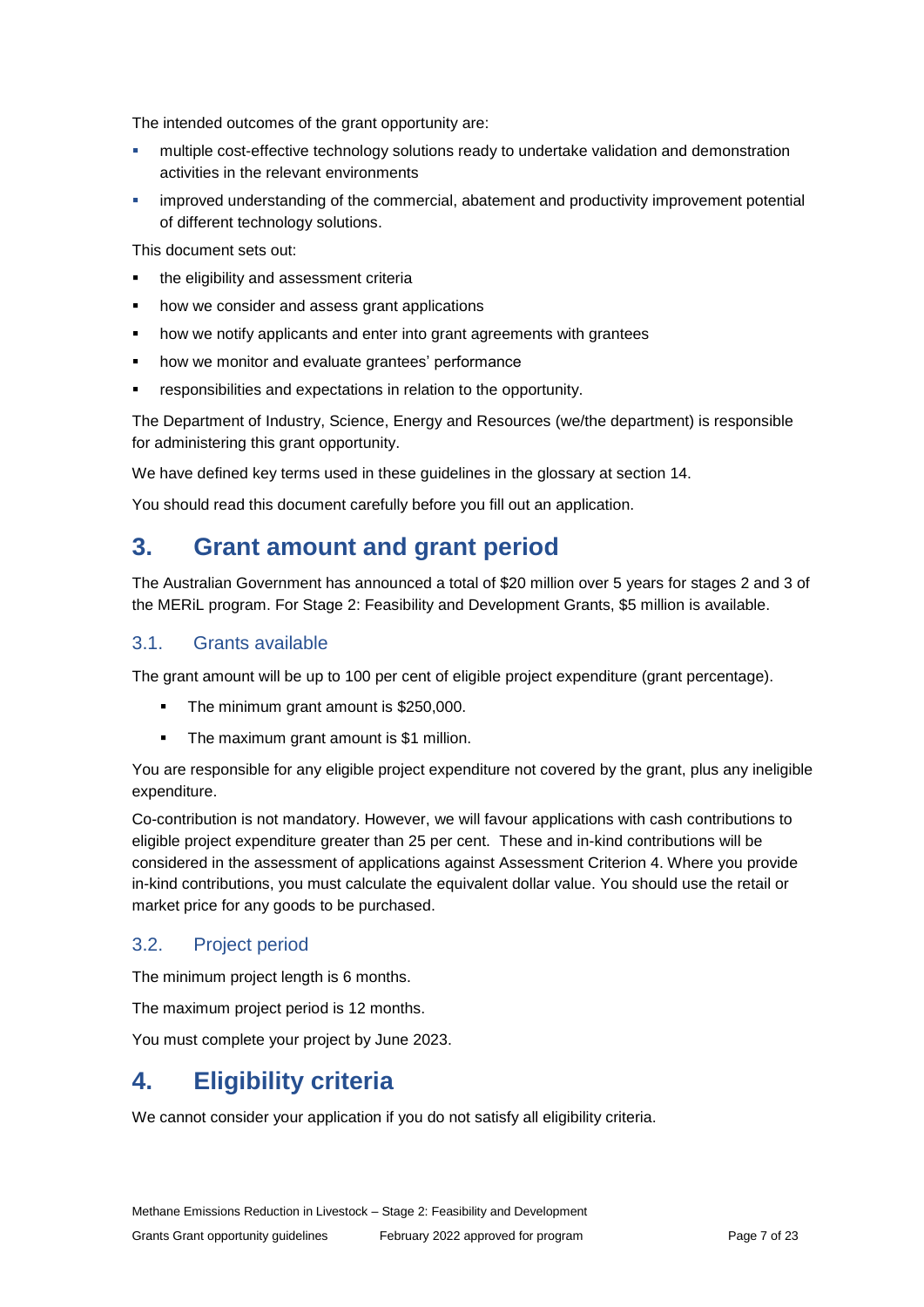# <span id="page-7-0"></span>4.1. Who is eligible?

To be eligible you must:

have an Australian Business Number (ABN)

and be one of the following entities:

- an entity, incorporated in Australia
- a co-operative
- an incorporated trustee on behalf of a trust
- a publicly funded research organisation (PFRO) as defined in section [14](#page-21-0)
- an Australian State/Territory Government agency or body.

Joint applications are acceptable and encouraged. To submit a joint application you must have a, lead organisation who is the main driver of the project and is eligible to apply. For further information on joint applications, refer to section 7.2.

# 4.2. Additional eligibility requirements

We can only accept applications:

- where you certify that your project is supported by your board (or chief executive officer or equivalent if there is no board), and that you can complete the project and meet the costs of the project not covered by grant funding
- where you certify that you have or will have relevant intellectual property arrangements in place in order to undertake your project
- where you certify that you will collect and provide research data and outputs to the department and any nominated third party for the purpose of supporting updates to the livestock emissions framework
- where you meet the application deadline and provide all mandatory information and attachments with your application.

We cannot waive the eligibility criteria under any circumstances.

# 4.3. Who is not eligible?

You are not eligible to apply if you are:

- an organisation, or your project partner is an organisation, included on the National Redress Scheme's website on the list of 'Institutions that have not joined or signified their intent to join the Scheme' [\(www.nationalredress.gov.au\)](http://www.nationalredress.gov.au/)
- an employer of 100 or more employees that has [not complied](https://www.wgea.gov.au/what-we-do/compliance-reporting/non-compliant-list) with the *Workplace Gender Equality Act (2012)*
- an individual
- unincorporated association
- any organisation not included in section [4.1](#page-7-0)
- a non-corporate Commonwealth entity.

If you are ineligible to apply, you can be a partner to a joint application where the lead organisation is eligible to apply.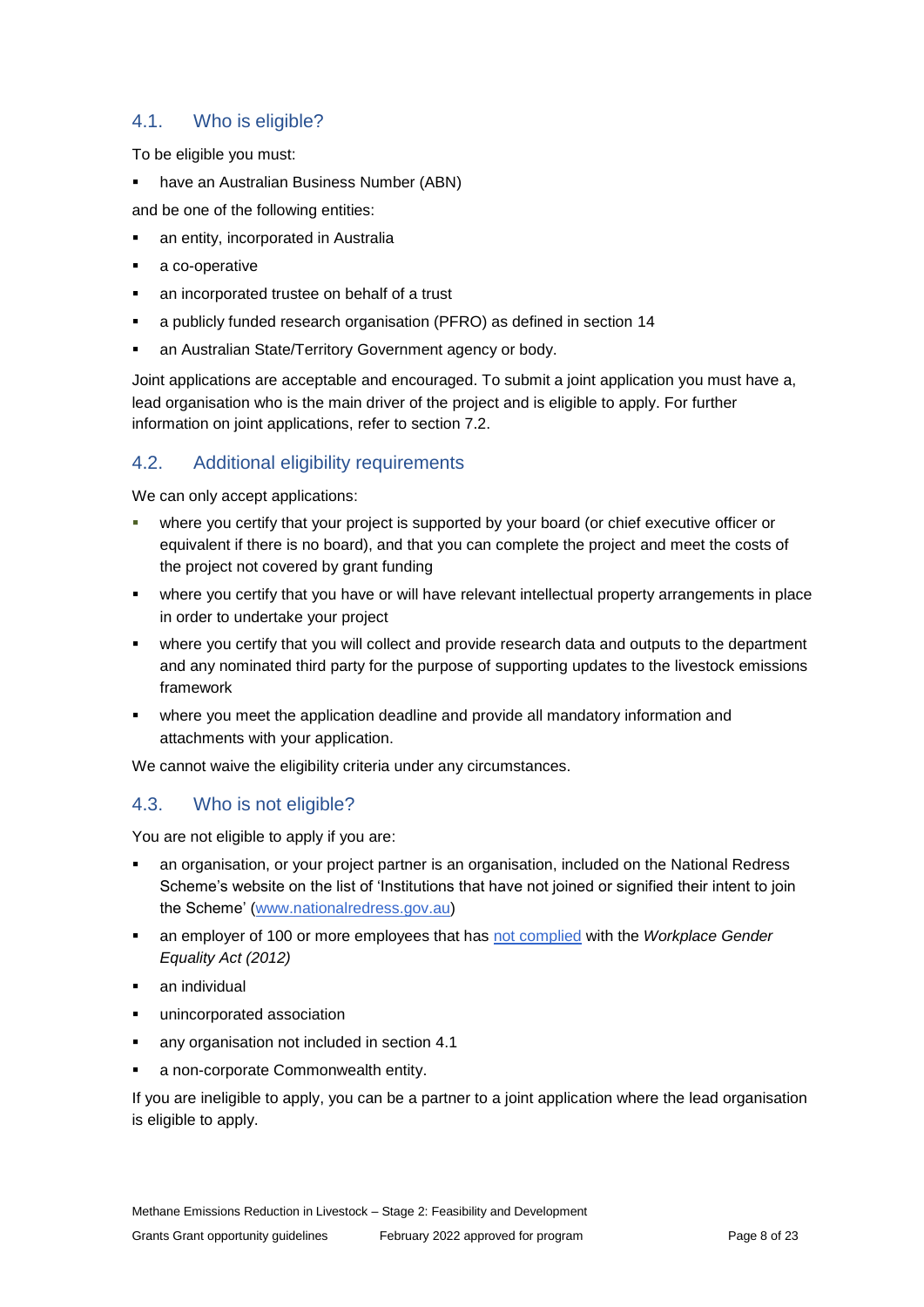# **5. What the grant money can be used for**

# <span id="page-8-0"></span>5.1. Eligible activities

To be eligible for Stage 2 your project must:

- involve a study demonstrating the feasibility of your new and / or repurposed technology solution for delivering low emission feed supplements to grazing animals. The technology solution must include the physical mechanism for administering supplements to grazing animals
- be aimed at demonstrating and estimating the productivity (including labour productivity) impacts and abatement potential of your new and or repurposed technology solution, and
- have at least \$250,000 in eligible expenditure.

Eligible activities may include:

- designing and developing a prototype of your technology solution
- demonstrating the technical viability of your technology solution by conducting small-scale trials with low emission feed supplements or analogous proxies
- assessing the commercial, abatement and productivity (including labour productivity) improvement potential of your technology solution. This could include engaging external professionals, to determine the market opportunity, develop a draft business model, identify potential partners, develop an intellectual property strategy, identify capital sources
- activities that assist in the collection or provision of data or research that is directly relevant to your feasibility study.

We may also approve other activities.

# 5.2. Contents of your feasibility study

Your feasibility study must outline:

- details of your technology solution, including how its operation would fit in common grazing practices and an assessment of its technology readiness level
- the technical viability of your technology solution to effectively and reliably deliver low emission feed supplements to grazing animals at scale
- methods and results of small-scale trials, using the technology prototype(s)
- the commercial, abatement and productivity (including labour productivity) improvement potential of your technology solution in Australia including market research results and expected cost of technology
- capabilities, partnerships and regulatory arrangements which may be required to deliver your technology solution at a commercial scale
- any sensitivities, risks and risk management strategies relating to your proposed technology solution.

### <span id="page-8-1"></span>5.3. Eligible expenditure

You can only spend grant funds on eligible expenditure you have incurred on an agreed project as defined in your grant agreement.

Eligible expenditure items are: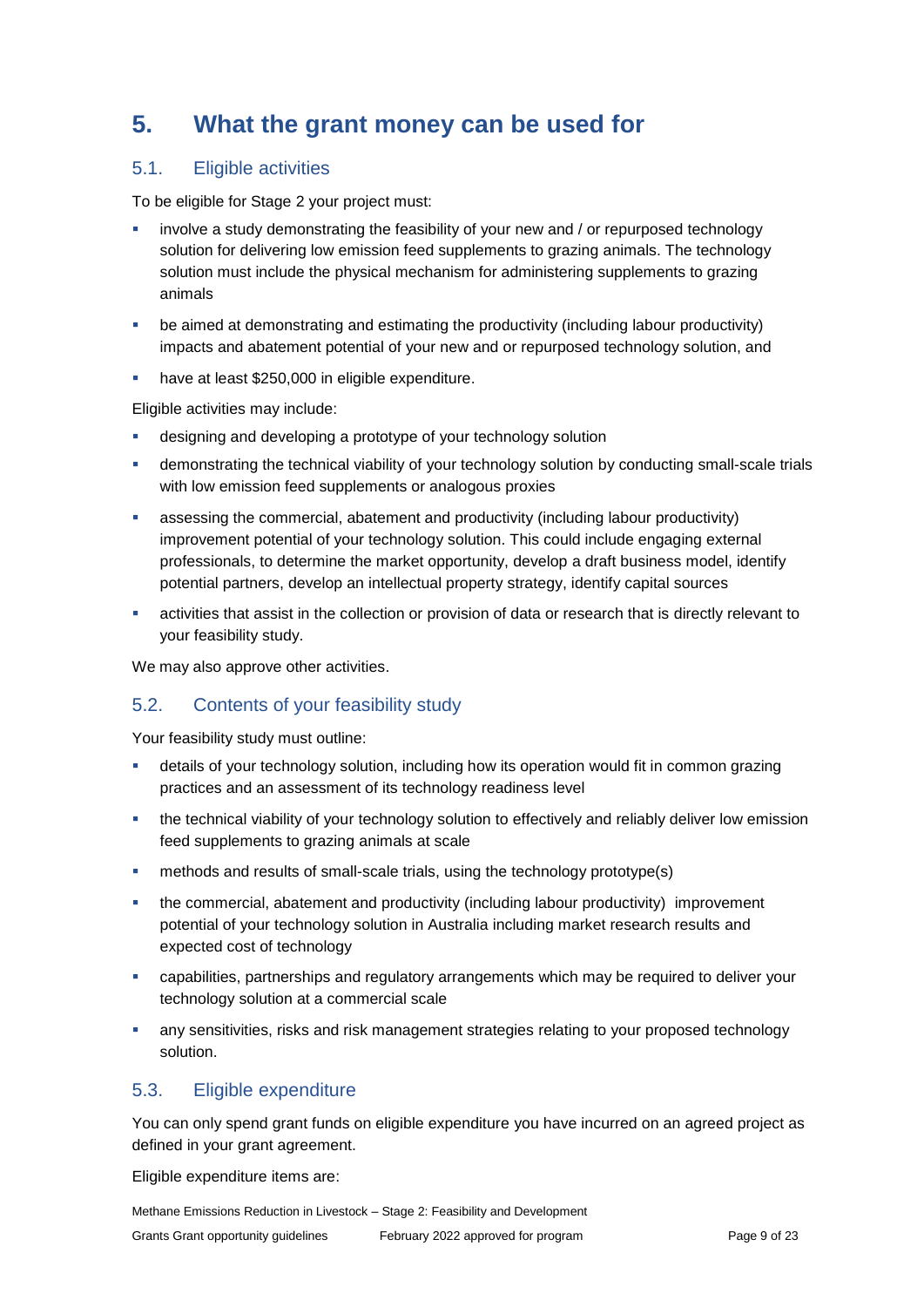- salaries and on-costs for personnel directly employed for the project activities
- staff training that directly supports the achievement of project outcomes
- contract expenditure, i.e. the cost of any agreed project activities that you contract to others
- purchase or hire of equipment directly related to delivering your project, including prototype expenditure, enteric emissions measurement equipment, computing equipment and software
- other trial expenses
- domestic travel limited to the reasonable cost of accommodation and transportation required to conduct agreed project and collaboration activities in Australia
- **•** project expenses relevant to the completion of a feasibility study.

We may update the guidance on eligible and ineligible expenditure from time to time. If your application is successful, the version in place when you submitted your application applies to your project.

If your application is successful, we may ask you to verify project costs that you provided in your application. You may need to provide evidence such as quotes for major costs.

Not all expenditure on your project may be eligible for grant funding. The Program Delegate (who is an AusIndustry manager within the department with responsibility for the program) makes the final decision on what is eligible expenditure and may give additional guidance on eligible expenditure if required.

To be eligible, expenditure must:

- be a direct cost of the project
- be incurred by you for required project audit activities.

You must incur the project expenditure between the project start and end date for it to be eligible unless stated otherwise.

You must not commence your project until you execute a grant agreement with the Commonwealth.

# 5.4. What you cannot use the grant for

Expenditure items that are not eligible are:

- project costs that are not directly related to this Stage 2 grant opportunity
- costs of purchasing, leasing, depreciation of, or development of land
- activities, equipment, services or supplies that are already being fully supported through other sources
- routine operational expenses, including communications, accommodation, office computing facilities, printing and stationery, postage, legal and accounting fees and bank charges
- capital expenditure for the purchase of assets such as office furniture and equipment, motor vehicles, computers, printers or photocopiers not directly related to the project
- costs to commercially market or advertise your technology solution
- **EXECT** insurance costs (participants must effect and maintain adequate insurance or similar coverage for any liability arising as a result of its participation in funded activities)
- overseas travel
- costs incurred in the preparation of a grant application or related documentation.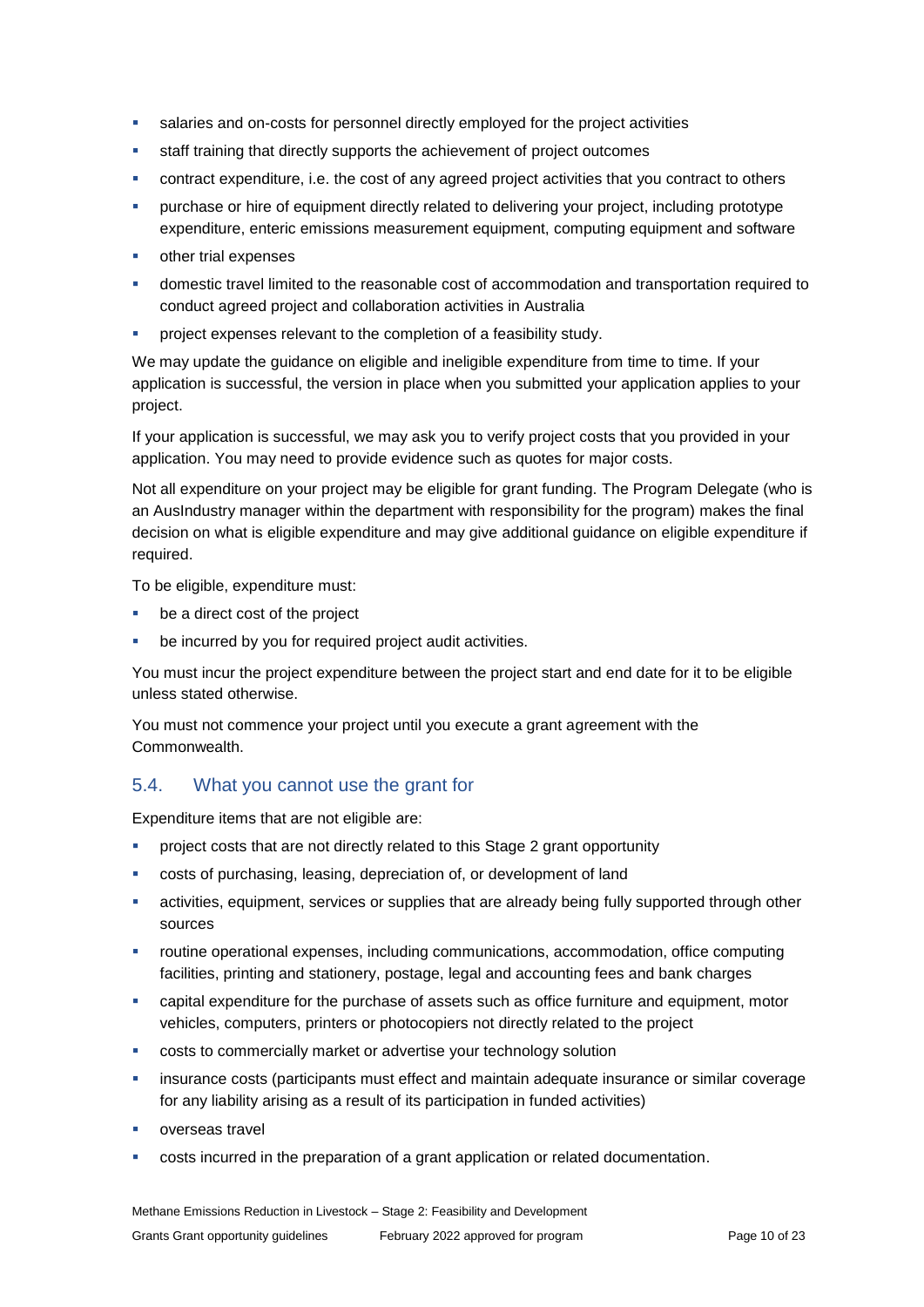# **6. The assessment criteria**

You must address all assessment criteria in your application. We will assess your application based on the weighting given to each criterion.

The application form asks questions that relate to the assessment criteria below. The amount of detail and supporting evidence you provide in your application should be relative to the project size, complexity and grant amount requested. You should provide evidence to support your answers. The application form displays size limits for answers.

We will only consider funding applications that score at least 50 per cent against each assessment criterion, as these represent best value for money.

# 6.1. Assessment criterion 1

#### **How your proposed technology solution could deliver low emission feed supplements to Australian grazing animals at scale (30 points).**

You should demonstrate this by describing how the:

- a. proposed technology solution is expected to operate
- b. technical viability of the proposed technology solution will be demonstrated
- c. proposed technology solution complements, builds on and utilises current research.

# 6.2. Assessment criterion 2

#### **Market opportunity of your technology solution (30 points).**

You should demonstrate this by identifying:

- a. the environments and grazing production systems your proposed technology solution could be used in
- b. the potential for your technology solution to increase production system productivity and otherwise any productivity (including labour productivity) impacts
- c. the potential for the technology solution to be able to deliver a variety of low emissions feed supplements
- d. how your technology solution would operate within common grazing management practices in Australia.

### 6.3. Assessment criterion 3

#### **Capacity, capability and resources to deliver the project (30 points).**

You should demonstrate this by identifying:

- a. your track record managing similar projects and access to personnel with the right skills and experience (including experience with grazing production systems)
- b. your access, or future access to, any infrastructure, capital equipment, technology and intellectual property
- c. how you will plan to manage and monitor the project including mitigating delivery risks and secure any required regulatory approvals.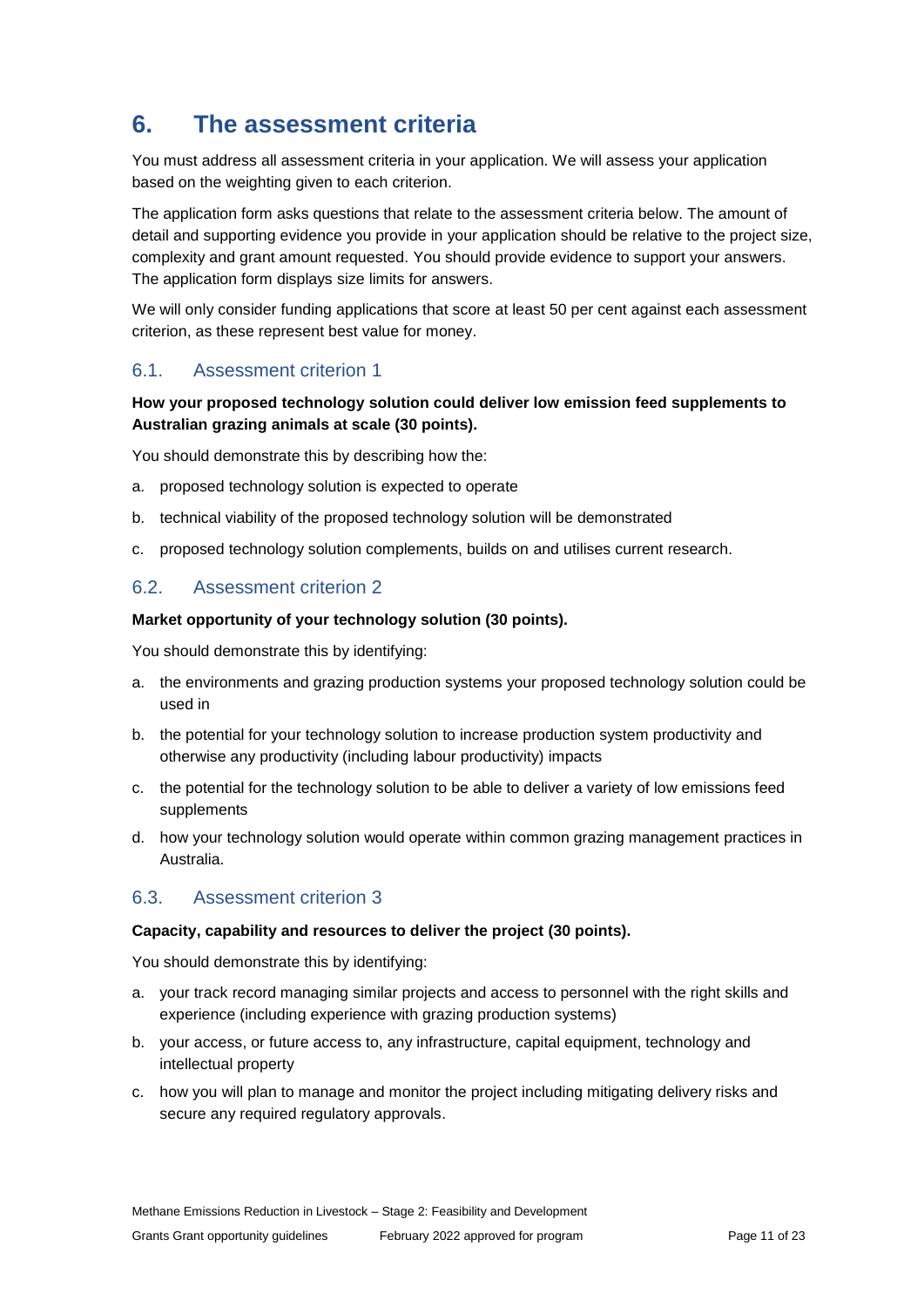# 6.4. Assessment criterion 4

#### **Impact of grant funding (10 points).**

You should demonstrate this by describing:

- a. the quantum of co-investment (cash or in-kind contributions from your entity, other levels of government or project partners) and any additional investment the grant will leverage and explain how this benefits your project
- b. how the grant will impact your project scope including the likelihood your project would not proceed without the grant
- c. the predicted outcomes (environmental/social/scientific/technological) of your proposed technology solutions.

# **7. How to apply**

Before applying you should read and understand these guidelines, the sample [application form](https://business.gov.au/grants-and-programs/methane-emissions-reduction-in-livestock-stage-2#key-documents) and the sample [grant agreement](https://business.gov.au/grants-and-programs/methane-emissions-reduction-in-livestock-stage-2#key-documents) published on business.gov.au and GrantConnect.

To apply, you must:

- complete the online [application form](https://business.gov.au/grants-and-programs/methane-emissions-reduction-in-livestock-stage-2#key-documents) via business.gov.au
- **•** provide all the information requested
- **address all eligibility and assessment criteria**
- include all necessary attachments.

You should retain a copy of your application for your own records.

You are responsible for making sure your application is complete and accurate. Giving false or misleading information is a serious offence under the *Criminal Code Act 1995* (Cth). If we consider that you have provided false or misleading information we may not progress your application. If you find an error in your application after submitting it, you should call us immediately on 13 28 46.

If we find an error or information that is missing, we may ask for clarification or additional information from you that will not change the nature of your application. However, we can refuse to accept any additional information from you that would change your submission after the application closing time.

If you need further guidance around the application process, or if you are unable to submit an application online, [contact us](https://www.business.gov.au/contact-us) at business.gov.au or by calling 13 28 46.

### 7.1. Attachments to the application

You must provide the following documents with your application:

- **project plan**
- project budget
- **Example 2** accountant declaration (template provided on **business.gov.au**.au and **GrantConnect**)
- evidence of funding strategy, e.g. financial statements, loan agreements, cash flow documents
- evidence of support from the board, CEO or equivalent (template provided on [business.gov.au](https://business.gov.au/) and [GrantConnect\)](http://www.grants.gov.au/). Where the CEO or equivalent submits the application, we will accept this as evidence of support.
- **trust deed (where applicable).**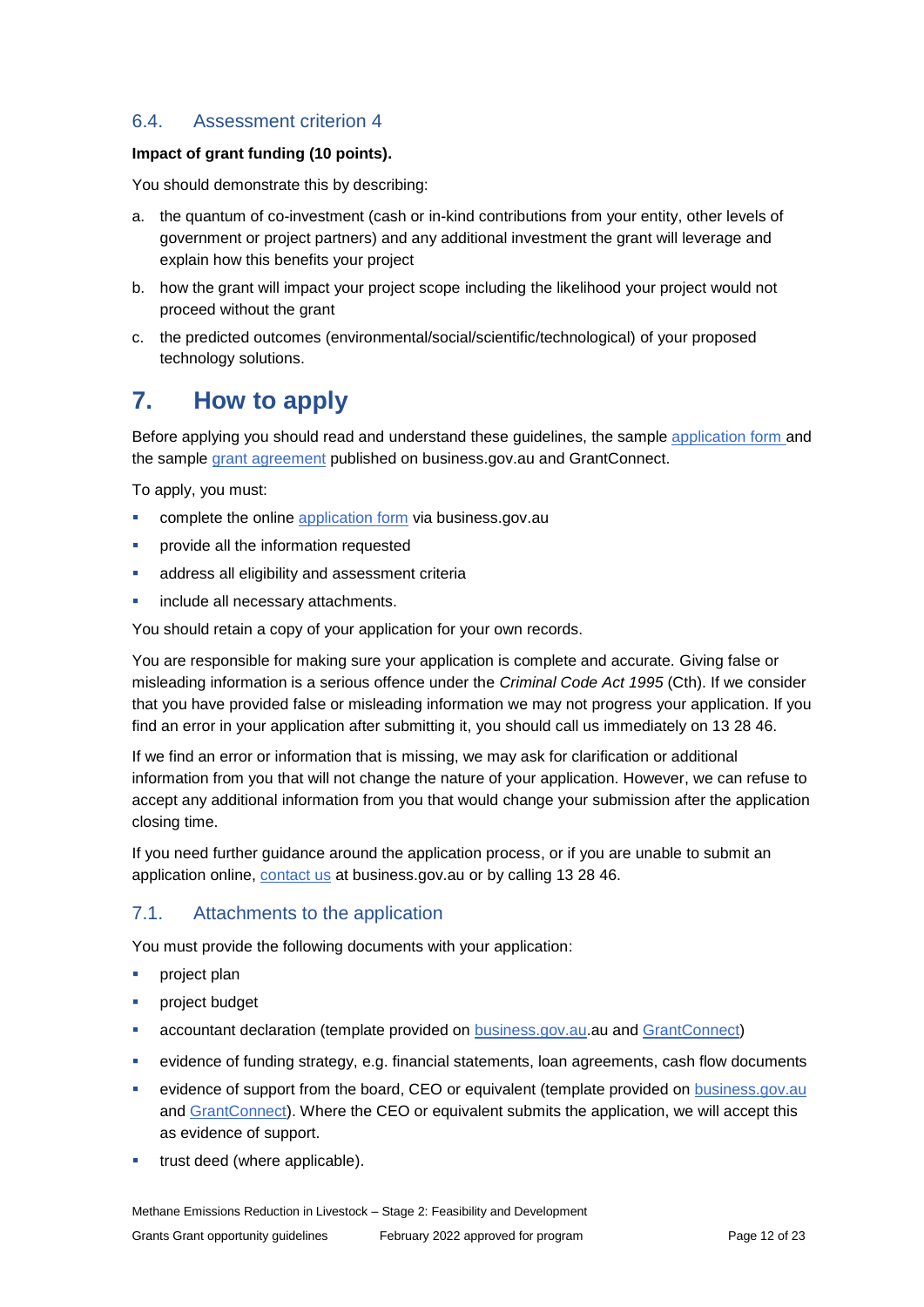You must attach supporting documentation to the application form in line with the instructions provided within the form. You should only attach requested documents. We will not consider information in attachments that we do not request.

# 7.2. Joint applications

We recognise that some organisations may want to join together as a group to deliver a project. In these circumstances, you must appoint a lead organisation. Only the lead organisation can submit the application form and enter into the grant agreement with the Commonwealth. The application should identify all other members of the proposed group and include a letter of support from each of the project partners. Each letter of support should include:

- details of the project partner
- an overview of how the project partner will work with the lead organisation and any other project partners in the group to successfully complete the project
- an outline of the relevant experience and/or expertise the project partner will bring to the group
- the roles/responsibilities the project partner will undertake, and the resources it will contribute (if any)
- details of a nominated management level contact officer.

You must have a formal arrangement in place with all parties prior to execution of the grant agreement.

# 7.3. Timing of grant opportunity

You can only submit an application between the published opening and closing dates. We cannot accept late applications.

If you are successful, we expect you will be able to commence your project around June 2022.

#### Table 1: Expected timing for this grant opportunity

| <b>Activity</b>                            | Timeframe |
|--------------------------------------------|-----------|
| Assessment of applications                 | 4 weeks   |
| Approval of outcomes of selection process  | 2 weeks   |
| Negotiations and award of grant agreements | 3 weeks   |
| Notification to unsuccessful applicants    | 1 weeks   |
| Earliest start date of grant activity      | June 2022 |
| End date of grant commitment               | June 2023 |

# **8. The grant selection process**

We first review your application against the eligibility criteria. If eligible, we will then assess it against the assessment criteria. Only eligible applications will proceed to the assessment stage.

We consider your application on its merits, based on:

- how well it meets the criteria
- how it compares to other applications
- whether it provides value with relevant money.

Methane Emissions Reduction in Livestock – Stage 2: Feasibility and Development Grants Grant opportunity guidelines February 2022 approved for program Page 13 of 23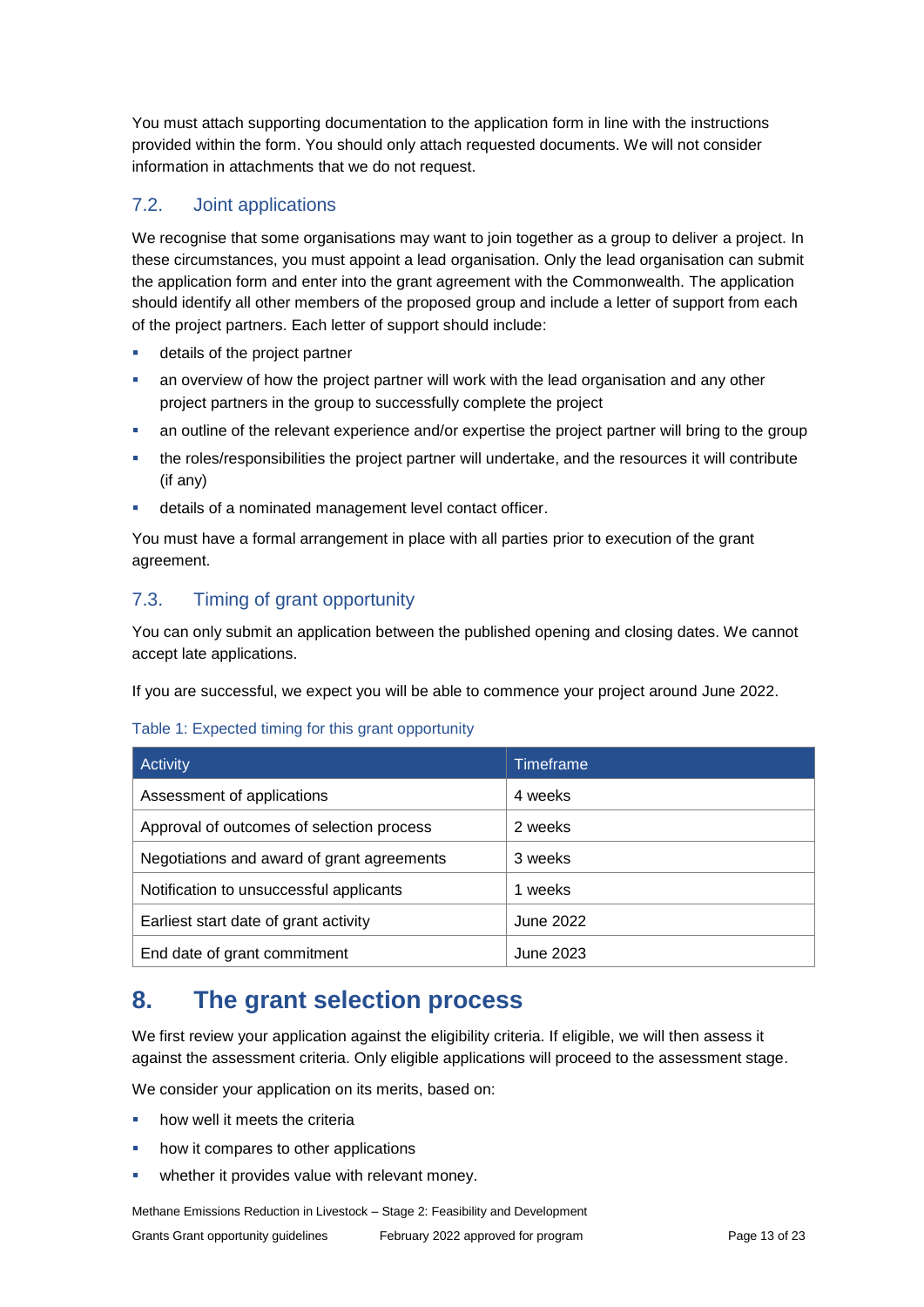When assessing whether the application represents value with relevant money, we will have regard to:

- the overall objectives of the grant opportunity
- the evidence provided to demonstrate how your project contributes to meeting those objectives
- the relative value of the grant sought
- any national interest, financial, legal/regulatory, governance or other issue or risk that we identify during any due diligence process that we conduct in respect of the applicant. This includes its directors, officers, senior managers, key personnel, its related bodies corporate (as defined in the *Corporations Act*) or its application that could bring the Australian Government into disrepute if it were to fund the applicant. Such issues and risks include where we consider that funding the application under this grant opportunity is likely to directly conflict with Australian Government policy. Where possible<sup>2</sup> , we will provide you with an opportunity to comment on any material risks identified during this due diligence process prior to our determining the extent (if any) to which those issues or risks affect our assessment of the application and, if so, whether they are sufficient to warrant the exclusion of your application from the assessment process.

We will establish a committee comprised of Australian government representatives and independent experts to assess applications. The committee may also seek additional advice from independent technical experts.

The committee will assess your application against the assessment criteria and compare it to other eligible applications before recommending which projects to fund.

The Committee may seek additional information about you or your application. They may do this from within the Commonwealth, even if you do not nominate the sources as referees. The Committee may also consider information about you or your application that is available as a result of the Due Diligence process or through the normal course of business.

If the selection process identifies unintentional errors in your application, we may contact you to correct or clarify the errors, but you cannot make any material alteration or addition.

### 8.1. Who will approve grants?

The Minister decides which grants to approve taking into account the application assessment or the advice of the committee and the availability of grant funds.

The Minister's decision is final in all matters, including:

the grant approval

1

- the grant funding to be awarded
- any conditions attached to the offer of grant funding.

We cannot review decisions about the merits of your application.

The Minister will not approve funding if there is insufficient program funds available across relevant financial years for the program.

<sup>&</sup>lt;sup>2</sup> Subject to national security and other considerations.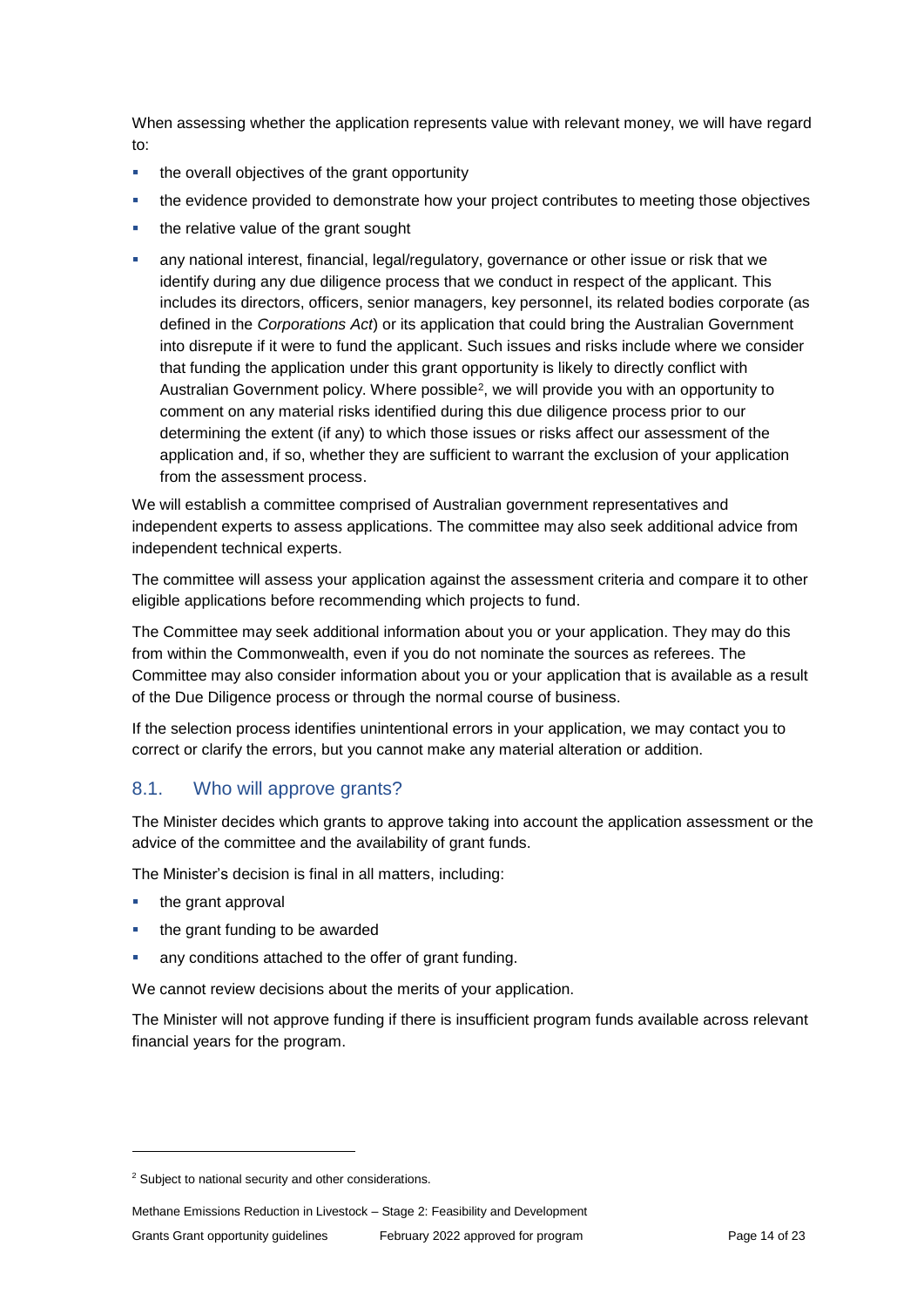# **9. Notification of application outcomes**

We will advise you of the outcome of your application in writing. If you are successful, we advise you of any specific conditions attached to the grant.

# **10. Successful grant applications**

# 10.1. Grant agreement

You must enter into a legally binding grant agreement with the Commonwealth. The grant agreement has general terms and conditions that cannot be changed. A sample [grant agreement](https://business.gov.au/grants-and-programs/methane-emissions-reduction-in-livestock-stage-2#key-documents) is available on business.gov.au and GrantConnect.

We must execute a grant agreement with you before we can make any payments. Execute means both you and the Commonwealth have signed the agreement. We are not responsible for any expenditure you incur until a grant agreement is executed.

The approval of your grant may have specific conditions determined by the assessment process or other considerations made by the Minister. We will identify these in the offer of grant funding.

If you enter an agreement under the program, you cannot receive other grants for this project from other Commonwealth, State or Territory granting programs.

The Commonwealth may recover grant funds if there is a breach of the grant agreement.

# 10.2. Project/Activity specific legislation, policies and industry standards

You must comply with all relevant laws and regulations in undertaking your project. You must also comply with the specific legislation/policies/industry standards that follow. It is a condition of the grant funding that you meet these requirements. We will include these requirements in your grant agreement.

In particular, you will be required to comply with Commonwealth/State/Territory legislation in relation to:

- working with children
- *[Australian Code for the Responsible Conduct of Research 2018](file:///C:/Users/ilambiris/AppData/Local/Microsoft/Windows/INetCache/IE/R78HAWX7/the-australian-code-for-the-responsible-conduct-of-research-2018.pdf)*
- environmental protection
- **EXEC** management of wildlife and listed threatened species
- agricultural and veterinary chemicals use, including the AgVet Codes
- biosecurity, to prevent the spread of weeds, pests and diseases
- animal care and protection, including the ethical treatment of and prevention of cruelty to animals.

# 10.3. How we pay the grant

The grant agreement will state the:

- maximum grant amount we will pay
- proportion of eligible expenditure covered by the grant (grant percentage)
- any financial contribution provided by you or a third party.

We will not exceed the maximum grant amount under any circumstances. If you incur extra costs, you must meet them yourself.

Methane Emissions Reduction in Livestock – Stage 2: Feasibility and Development Grants Grant opportunity guidelines February 2022 approved for program Page 15 of 23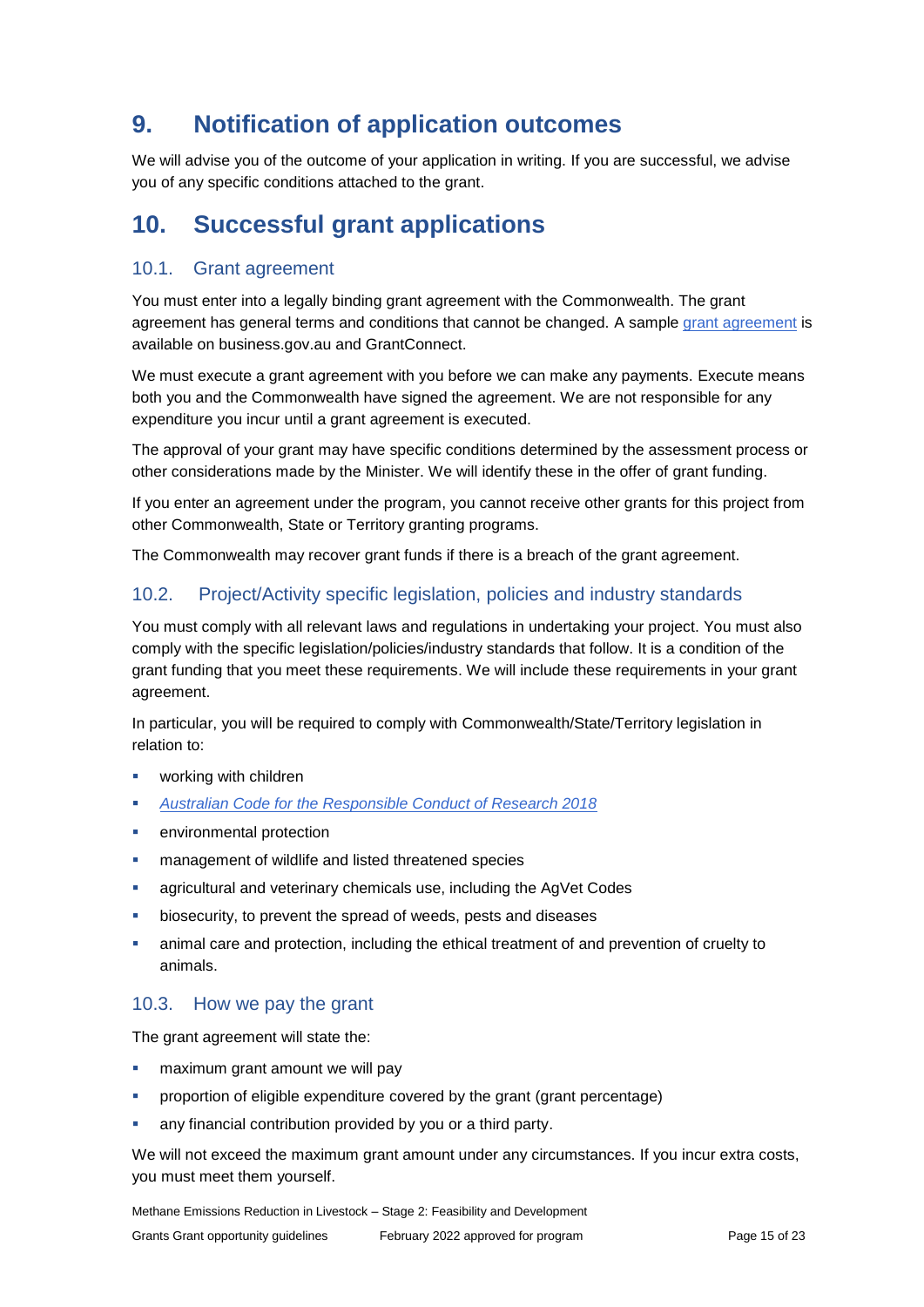We will make payments according to an agreed schedule set out in the grant agreement. Payments are subject to satisfactory progress on the project.

# 10.4. Tax obligations

If you are registered for the Goods and Services Tax (GST), where applicable we will add GST to your grant payment and provide you with a recipient created tax invoice. You are required to notify us if your GST registration status changes during the project period. GST does not apply to grant payments to government related entities<sup>3</sup>.

Grants are assessable income for taxation purposes, unless exempted by a taxation law. We recommend you seek independent professional advice on your taxation obligations or seek assistance from the [Australian Taxation Office.](https://www.ato.gov.au/) We do not provide advice on tax.

# **11. Announcement of grants**

We will publish non-sensitive details of successful projects on GrantConnect. We are required to do this by the *[Commonwealth Grants Rules and Guidelines](https://www.finance.gov.au/government/commonwealth-grants/commonwealth-grants-rules-guidelines)* unless otherwise prohibited by law. We may also publish this information on business.gov.au. This information may include:

- name of your organisation
- **title of the project**
- **description of the project and its aims**
- amount of grant funding awarded
- Australian Business Number
- business location
- **vour organisation's industry sector.**

# **12. How we monitor your grant activity**

# 12.1. Keeping us informed

You should let us know if anything is likely to affect your project or organisation.

We need to know of any key changes to your organisation or its business activities, particularly if they affect your ability to complete your project, carry on business and pay debts due.

You must also inform us of any changes to your:

name

1

- addresses
- nominated contact details
- bank account details.

If you become aware of a breach of terms and conditions under the grant agreement you must contact us immediately.

You must notify us of events relating to your project and provide an opportunity for the Minister or their representative to attend.

Methane Emissions Reduction in Livestock – Stage 2: Feasibility and Development Grants Grant opportunity guidelines February 2022 approved for program Page 16 of 23

<sup>&</sup>lt;sup>3</sup> See Australian Taxation Office ruling GSTR 2012/2 available at ato.gov.au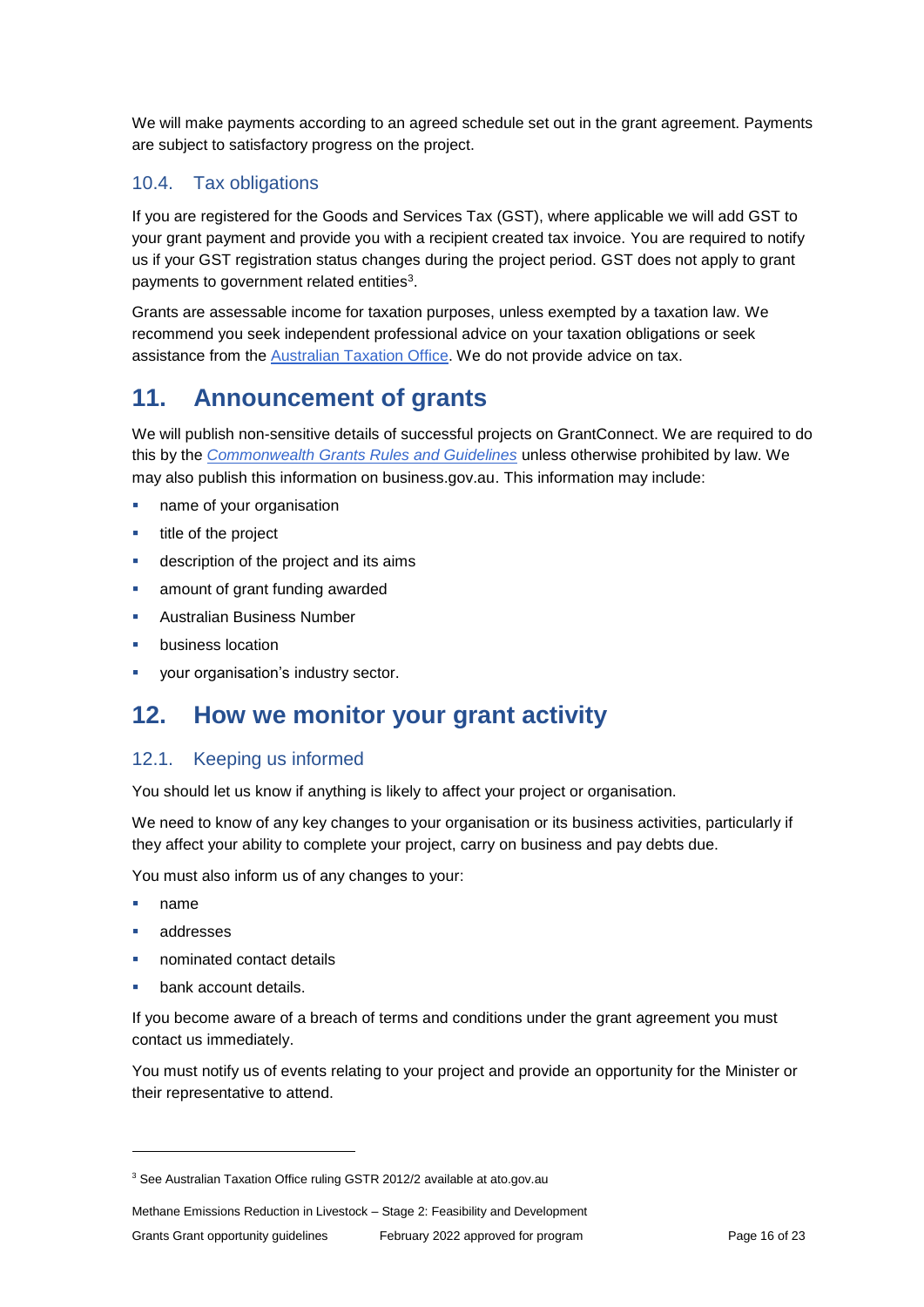# 12.2. Reporting

You must submit reports in line with the [grant agreement.](file://///prod.protected.ind/User/user03/LLau2/insert%20link%20here) We will provide the requirements for these reports as appendices in the grant agreement. We will remind you of your reporting obligations before a report is due. We will expect you to report on:

- progress against agreed project milestones
- project expenditure, including expenditure of grant funds
- contributions of participants directly related to the project.

The amount of detail you provide in your reports should be relative to the project size, complexity and grant amount.

We will monitor the progress of your project by assessing reports you submit and may conduct site visits to confirm details of your reports if necessary. Occasionally we may need to re-examine claims, seek further information or request an independent audit of claims and payments.

### 12.2.1. Progress reports

Progress reports must:

- **·** include details of your progress towards completion of agreed project activities
- **show the total eligible expenditure incurred to date**
- be submitted by the report due date (you can submit reports ahead of time if you have completed relevant project activities).

We will only make grant payments when we receive satisfactory progress reports.

You must discuss any project or milestone reporting delays with us as soon as you become aware of them.

### 12.2.2. End of project report

When you complete the project, you must submit an end of project report.

End of project reports must:

- **EXEDENT** include the agreed evidence as specified in the grant agreement
- **EXEDENT** identify the total eligible expenditure incurred for the project
- include a declaration that the grant money was spent in accordance with the grant agreement and to report on any underspends of the grant money
- be submitted by the report due date.

### 12.2.3. Ad-hoc reports

We may ask you for ad-hoc reports on your project. This may be to provide an update on progress, or any significant delays or difficulties in completing the project.

### 12.3. Independent audits

We may ask you to provide an independent audit report. An audit report will verify that you spent the grant in accordance with the grant agreement. The audit report requires you to prepare a statement of grant income and expenditure. The report template is available on business.gov.au and GrantConnect.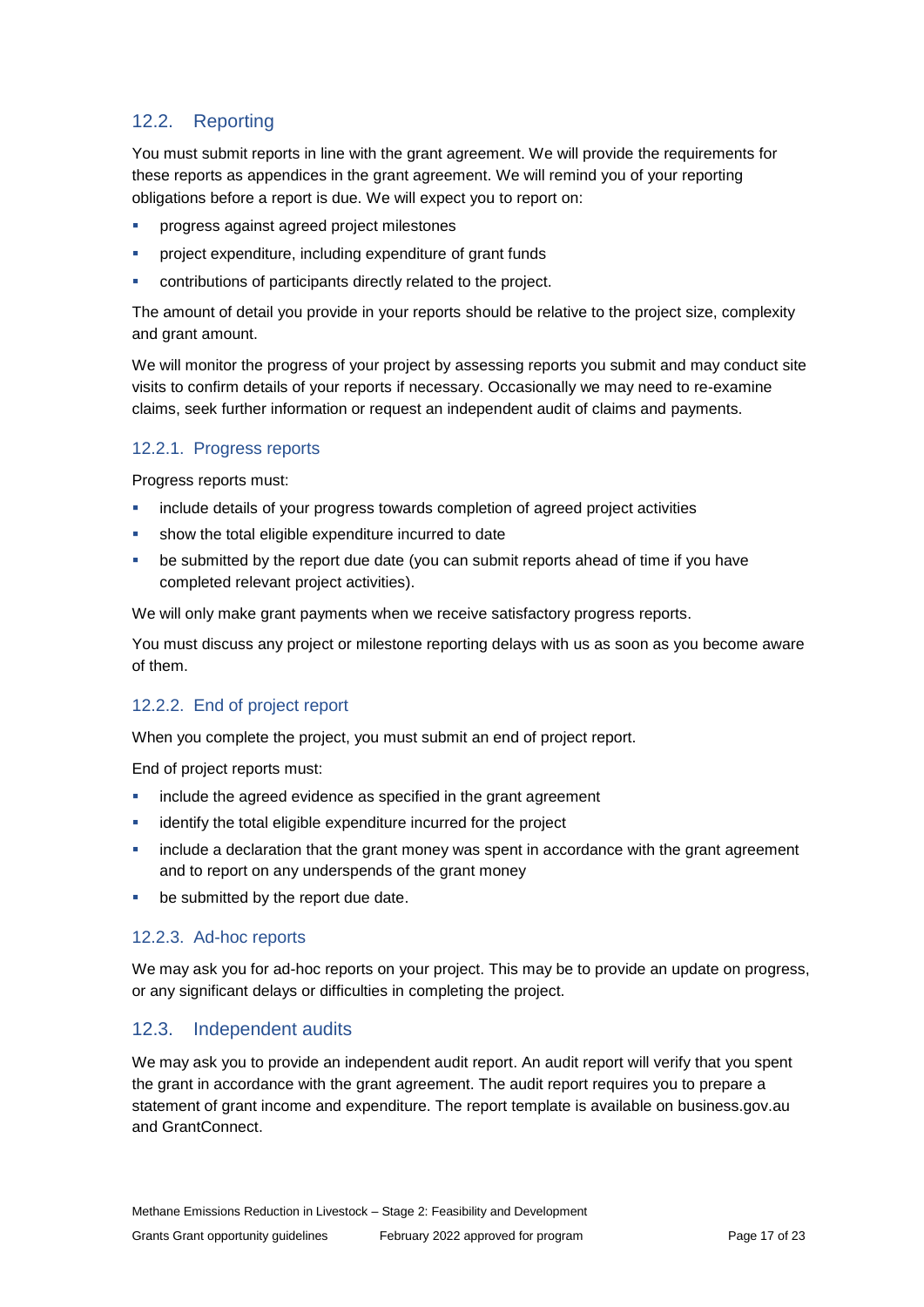# 12.4. Compliance visits

We may visit you during the project period, or at the completion of your project to review your compliance with the grant agreement. We may also inspect the records you are required to keep under the grant agreement. We will provide you with reasonable notice of any compliance visit.

# 12.5. Grant agreement variations.

We recognise that unexpected events may affect project progress. In these circumstances, you can request a variation to your grant agreement, including:

- changing project milestones
- extending the timeframe for completing the project but within the maximum grant length of 12 months
- **•** changing project activities.

The program does not allow for:

**an increase of grant funds.** 

If you want to propose changes to the grant agreement, you must put them in writing before the project end date. We can provide you with a variation request template.

If a delay in the project causes milestone achievement and payment dates to move to a different financial year, you will need a variation to the grant agreement. We can only move funds between financial years if there is enough program funding in the relevant year to allow for the revised payment schedule. If we cannot move the funds, you may lose some grant funding.

You should not assume that a variation request will be successful. We will consider your request based on factors such as:

- how it affects the project outcome
- consistency with the program policy objective, grant opportunity guidelines and any relevant policies of the department
- changes to the timing of grant payments
- availability of program funds.

# 12.6. Evaluation

We will evaluate the grant opportunity to measure how well the outcomes and objectives have been achieved. We may use information from your application and project reports for this purpose. We may also interview you, or ask you for more information to help us understand how the grant impacted you and to evaluate how effective the program was in achieving its outcomes.

We may contact you up to two years after you finish your project for more information to assist with this evaluation.

# 12.7. Grant acknowledgement

If you make a public statement about a project funded under the program, including in a brochure or publication, you must acknowledge the grant by using the following:

'This project received grant funding from the Australian Government.'

If you erect signage in relation to the project, the signage must contain an acknowledgement of the grant.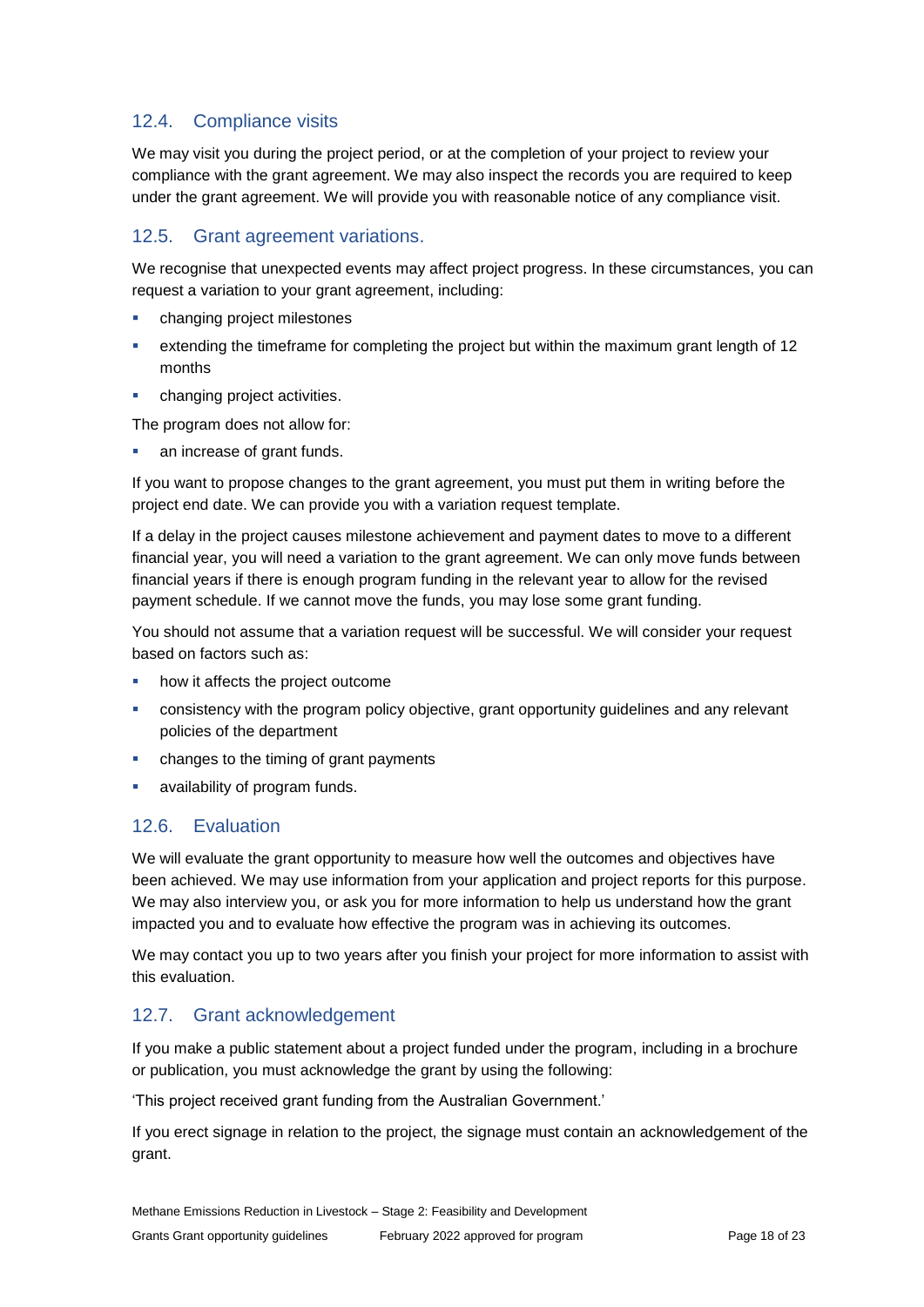# **13. Probity**

We will make sure that the grant opportunity process is fair, according to the published guidelines, incorporates appropriate safeguards against fraud, unlawful activities and other inappropriate conduct and is consistent with the CGRGs.

# 13.1. Conflicts of interest

Any conflicts of interest could affect the performance of the grant opportunity or program. There may be a [conflict of interest,](http://www.apsc.gov.au/publications-and-media/current-publications/aps-values-and-code-of-conduct-in-practice/conflict-of-interest) or perceived conflict of interest, if our staff, any member of a committee or advisor and/or you or any of your personnel:

- **has a professional, commercial or personal relationship with a party who is able to influence** the application selection process, such as an Australian Government officer or member of an external panel
- **•** has a relationship with or interest in, an organisation, which is likely to interfere with or restrict the applicants from carrying out the proposed activities fairly and independently or
- **•** has a relationship with, or interest in, an organisation from which they will receive personal gain because the organisation receives a grant under the grant program/ grant opportunity.

As part of your application, we will ask you to declare any perceived or existing conflicts of interests or confirm that, to the best of your knowledge, there is no conflict of interest.

If you later identify an actual, apparent, or perceived conflict of interest, you must inform us in writing immediately.

Conflicts of interest for Australian Government staff are handled as set out in the Australian [Public](https://www.legislation.gov.au/Details/C2019C00057)  [Service Code of Conduct \(Section 13\(7\)\)](https://www.legislation.gov.au/Details/C2019C00057)<sup>4</sup> of the *Public Service Act 1999* (Cth). Committee members and other officials including the decision maker must also declare any conflicts of interest.

We publish our [conflict of interest policy](https://www.industry.gov.au/sites/g/files/net3906/f/July%202018/document/pdf/conflict-of-interest-and-insider-trading-policy.pdf)<sup>5</sup> on the department's website. The Commonwealth policy entity also publishes a conflict of interest policy on its website.

# 13.2. How we use your information

Unless the information you provide to us is:

- confidential information as per [13.2.1,](#page-19-0) or
- personal information as per [13.2.3.](#page-19-1)

we may share the information with other government agencies for a relevant Commonwealth purpose such as:

- **the improve the effective administration, monitoring and evaluation of Australian Government** programs
- for research

1

to announce the awarding of grants.

<sup>4</sup> https://www.legislation.gov.au/Details/C2019C00057

<sup>5</sup> [https://www.industry.gov.au/sites/default/files/July%202018/document/pdf/conflict-of-interest-and-insider-trading](https://www.industry.gov.au/sites/default/files/July%202018/document/pdf/conflict-of-interest-and-insider-trading-policy.pdf?acsf_files_redirect)[policy.pdf?acsf\\_files\\_redirect](https://www.industry.gov.au/sites/default/files/July%202018/document/pdf/conflict-of-interest-and-insider-trading-policy.pdf?acsf_files_redirect)

Methane Emissions Reduction in Livestock – Stage 2: Feasibility and Development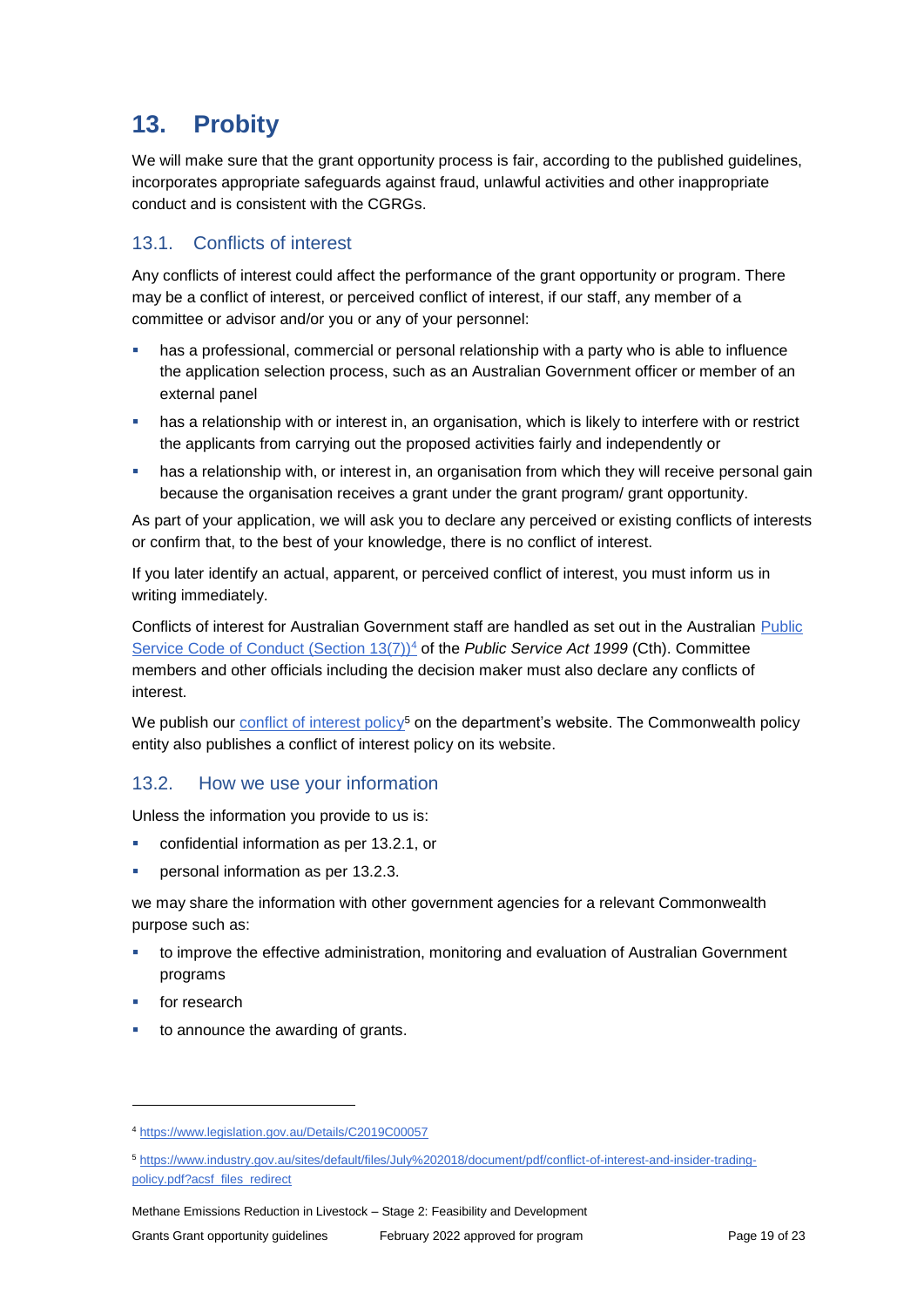### <span id="page-19-0"></span>13.2.1. How we handle your confidential information

We will treat the information you give us as sensitive and therefore confidential if it meets all of the following conditions:

- you clearly identify the information as confidential and explain why we should treat it as confidential
- the information is commercially sensitive
- disclosing the information would cause unreasonable harm to you or someone else
- you provide the information with an understanding that it will stay confidential.

# 13.2.2. When we may disclose confidential information

We may disclose confidential information:

- to the committee and our Commonwealth employees and contractors, to help us manage the program effectively
- to the Auditor-General, Ombudsman or Privacy Commissioner
- to the responsible Minister or Assistant Minister
- to a House or a Committee of the Australian Parliament.

We may also disclose confidential information if:

- we are required or authorised by law to disclose it
- you agree to the information being disclosed, or
- someone other than us has made the confidential information public.

#### <span id="page-19-1"></span>13.2.3. How we use your personal information

We must treat your personal information according to the Australian Privacy Principles (APPs) and the *Privacy Act 1988* (Cth). This includes letting you know:

- what personal information we collect
- why we collect your personal information
- to whom we give your personal information.

We may give the personal information we collect from you to our employees and contractors, the committee, and other Commonwealth employees and contractors, so we can:

- manage the program
- research, assess, monitor and analyse our programs and activities.

We, or the Minister, may:

1

- announce the names of successful applicants to the public
- publish personal information on the department's websites.

You may read our [Privacy Policy](https://www.industry.gov.au/data-and-publications/privacy-policy)<sup>6</sup> on the department's website for more information on:

- what is personal information
- how we collect, use, disclose and store your personal information

<sup>6</sup> <https://www.industry.gov.au/data-and-publications/privacy-policy>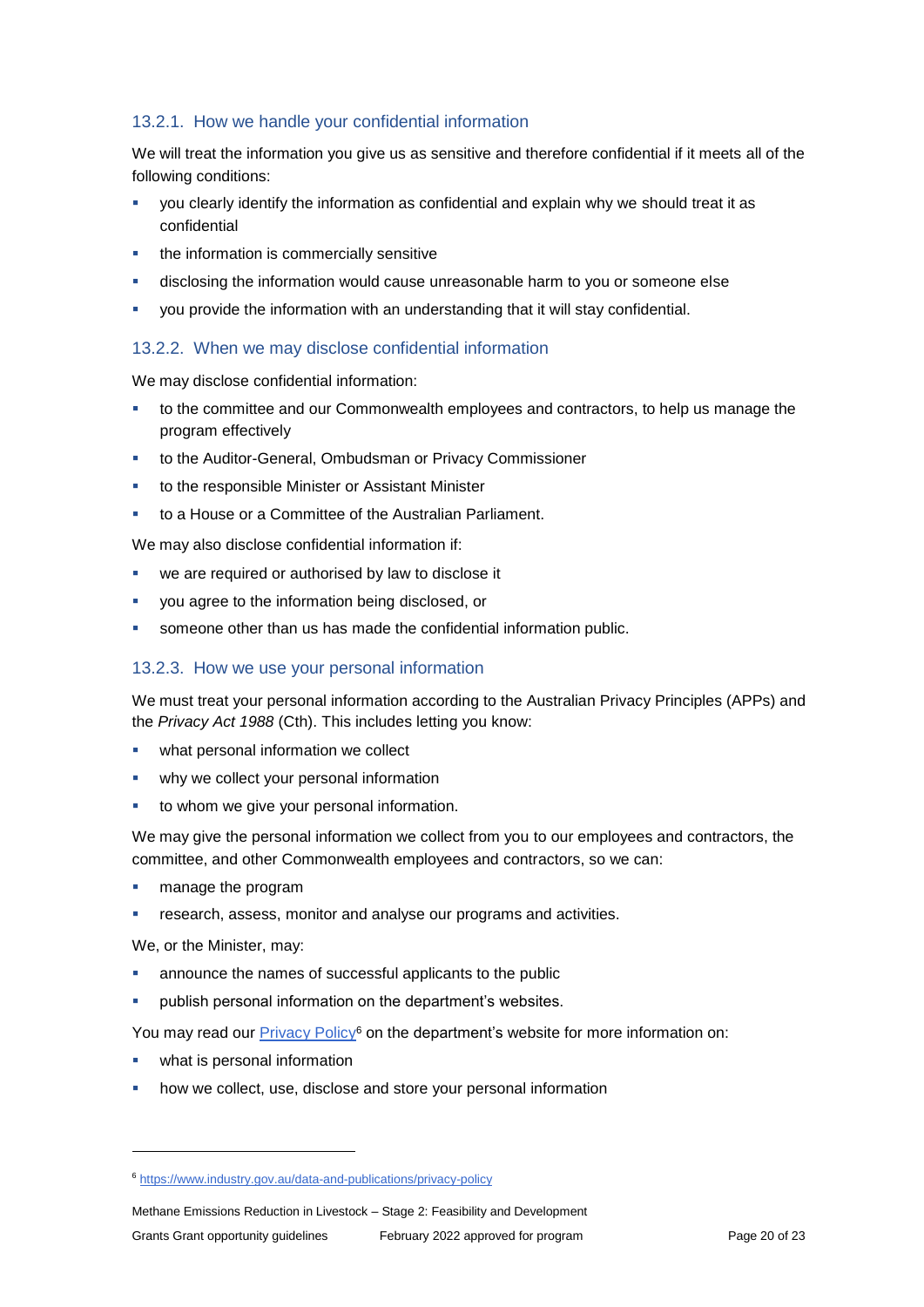how you can access and correct your personal information.

#### 13.2.4. Freedom of information

All documents in the possession of the Australian Government, including those about the program, are subject to the *Freedom of Information Act 1982* (Cth) (FOI Act)*.*

The purpose of the FOI Act is to give members of the public rights of access to information held by the Australian Government and its entities. Under the FOI Act, members of the public can seek access to documents held by the Australian Government. This right of access is limited only by the exceptions and exemptions necessary to protect essential public interests and private and business affairs of persons in respect of whom the information relates.

If someone requests a document under the FOI Act, we will release it (though we may need to consult with you and/or other parties first) unless it meets one of the exemptions set out in the FOI Act.

### 13.3. Enquiries and feedback

For further information or clarification, you can contact us on 13 28 46 or by [web chat](https://www.business.gov.au/contact-us) or through our [online enquiry form](http://www.business.gov.au/contact-us/Pages/default.aspx) on business.gov.au.

We may publish answers to your questions on our website as Frequently Asked Questions.

Our [Customer Service Charter](https://www.business.gov.au/about/customer-service-charter) is available at [business.gov.au.](http://www.business.gov.au/) We use customer satisfaction surveys to improve our business operations and service.

If you have a complaint, call us on 13 28 46. We will refer your complaint to the appropriate manager.

If you are not satisfied with the way we handle your complaint, you can contact:

Head of Division AusIndustry Department of Industry, Science, Energy and Resources GPO Box 2013 CANBERRA ACT 2601

You can also contact the [Commonwealth Ombudsman](http://www.ombudsman.gov.au/)<sup>7</sup> with your complaint (call 1300 362 072). There is no fee for making a complaint, and the Ombudsman may conduct an independent investigation.

1

<sup>7</sup> <http://www.ombudsman.gov.au/>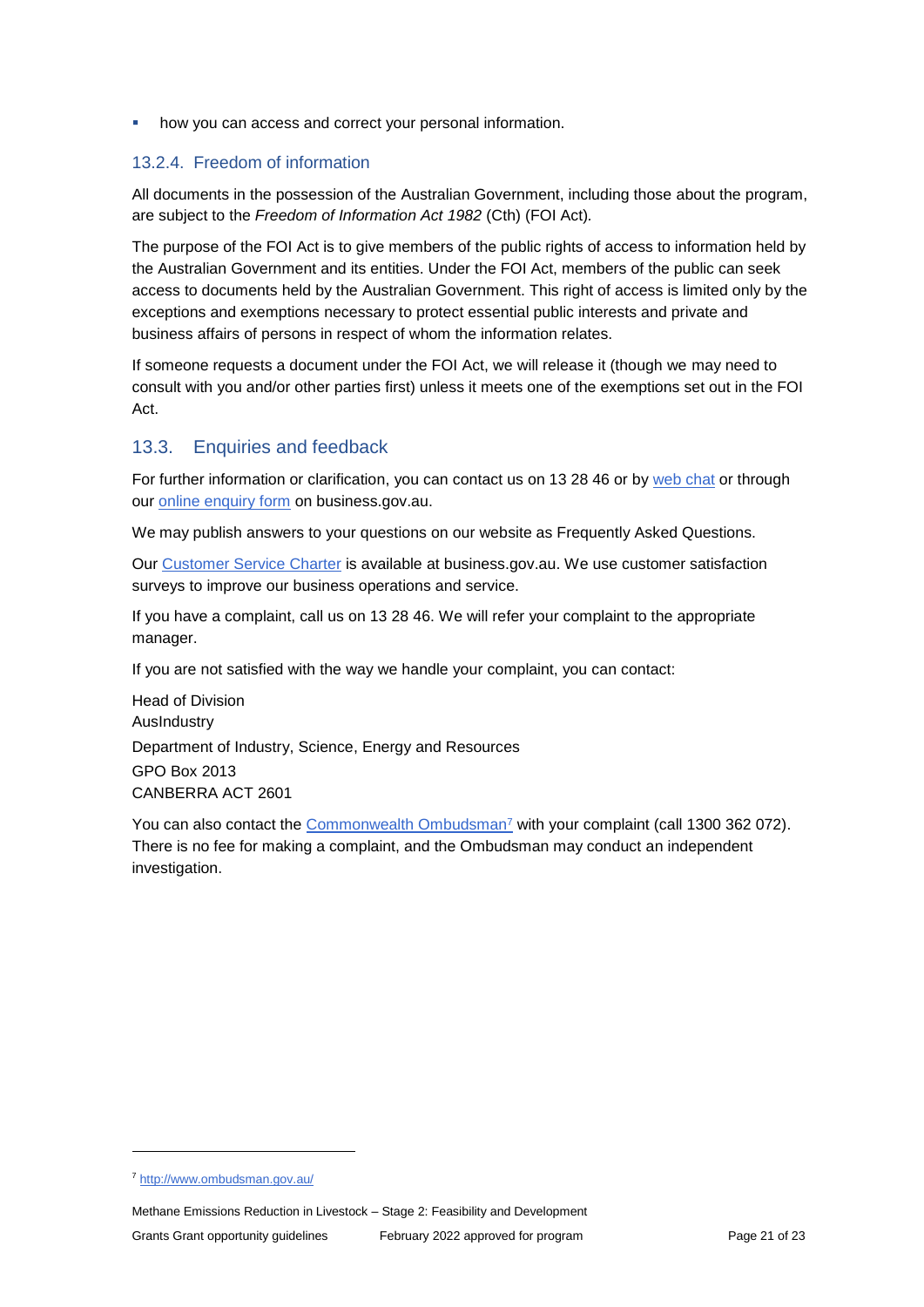# <span id="page-21-0"></span>**14. Glossary**

| <b>Term</b>                  | <b>Definition</b>                                                                                                                                                                                                                                                                         |
|------------------------------|-------------------------------------------------------------------------------------------------------------------------------------------------------------------------------------------------------------------------------------------------------------------------------------------|
| Application form             | The document issued by the Program Delegate that<br>applicants use to apply for funding under the program.                                                                                                                                                                                |
| AusIndustry                  | The division of the same name within the department.                                                                                                                                                                                                                                      |
| <b>Commercial readiness</b>  | The commercial proposition of the technology solution has<br>progressed to a point where successful outcomes of<br>demonstration trials in an operational environment (or<br>representative) have reduced commercial uncertainty and<br>strengthened the case for third-party investment. |
| Department                   | The Department of Industry, Science, Energy and<br>Resources.                                                                                                                                                                                                                             |
| Eligible activities          | The activities undertaken by a grantee in relation to a<br>project that are eligible for funding support as set out in 5.1.                                                                                                                                                               |
| Eligible application         | An application or proposal for grant funding under the<br>program that the Program Delegate has determined is<br>eligible for assessment in accordance with these guidelines.                                                                                                             |
| Eligible expenditure         | The expenditure incurred by a grantee on a project and<br>which is eligible for funding support as set out in 5.3.                                                                                                                                                                        |
| Emerging technologies        | Emerging technologies are those likely to play an important<br>role in Australia's transition to lower emissions.                                                                                                                                                                         |
| Grant agreement              | A legally binding contract between the Commonwealth and<br>a grantee for the grant funding.                                                                                                                                                                                               |
| Grant funding or grant funds | The funding made available by the Commonwealth to<br>grantees under the program.                                                                                                                                                                                                          |
| <b>GrantConnect</b>          | The Australian Government's whole-of-government grants<br>information system, which centralises the publication and<br>reporting of Commonwealth grants in accordance with the<br>CGRGs.                                                                                                  |
| Grantee                      | The recipient of grant funding under a grant agreement.                                                                                                                                                                                                                                   |
| Grazing animals              | For the purpose of these Guidelines, grazing animals<br>means beef cattle, dairy cattle and sheep.                                                                                                                                                                                        |
| Guidelines                   | Guidelines that the Minister gives to the department to<br>provide the framework for the administration of the program,<br>as in force from time to time.                                                                                                                                 |